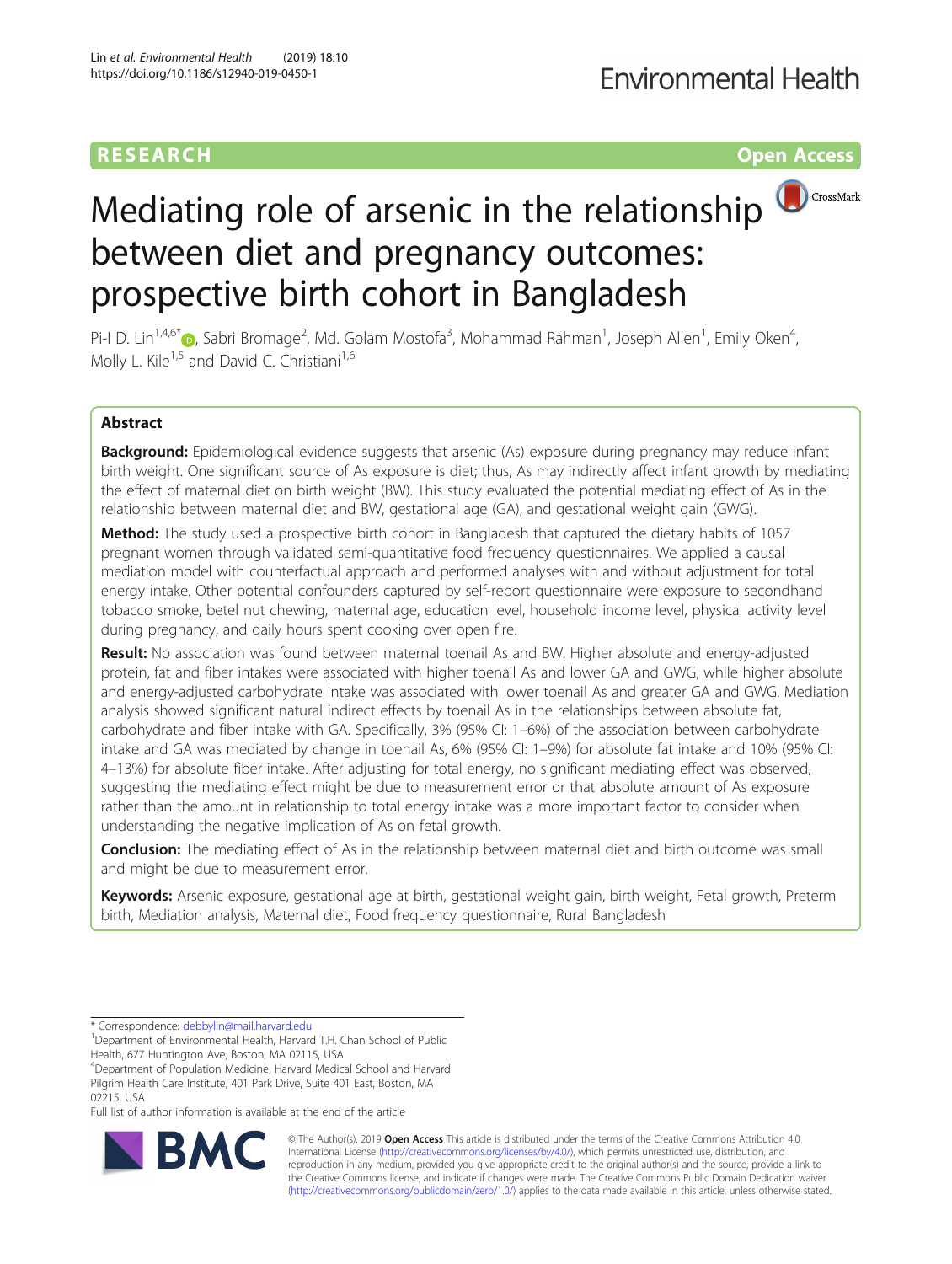# Background

Arsenic (As), a ubiquitous naturally occurring metalloid, is designated by the World Health Organization (WHO) as a major chemical toxicant impacting more than 140 million people globally [\[1](#page-10-0), [2](#page-10-0)]. Many countries report elevated As concentrations [\[3\]](#page-10-0) in ground water; Bangladesh reports the most significant problem [[4\]](#page-10-0). In addition to contaminated water, As exposure can occur through consumption of contaminated food. Yet, compared to As exposure from water, dietary sources of As have received relatively less attention. In areas with lower As level in the groundwater, dietary intake has been identified as the major source of As exposure [[5](#page-10-0), [6\]](#page-10-0). A survey of food composites in Canada reported high mean concentrations of As in fish (1662 ng/g), meat and poultry  $(24.3 \text{ ng/g})$ ; baked good and cereals  $(24.5 \text{ ng/g})$ ; and fat and oils (19.0 ng/g) [[7\]](#page-10-0). Agricultural products can accumulate As from contaminated soil, water, and pesticides [[8](#page-10-0)–[10\]](#page-10-0), while As in livestock products may derive from feed, feed supplements and foraged grass and plants [\[8](#page-10-0)–[13](#page-11-0)]. The daily exposure to inorganic As is estimated at 1.7– 3.0  $\mu$ g/kg body weight/day for adults in Bangladesh [\[14](#page-11-0)], which is much higher than levels in most countries in Europe and North America [\[15](#page-11-0)].

Arsenic is a suspected reproductive toxicant because it readily crosses the placental barrier from mother to fetus [[16](#page-11-0)]. Indeed, high levels of As in groundwater ( $\geq 50 \,\mu$ g/L) are associated with greater risk of spontaneous abortion, stillbirth, and moderate risk of neonatal mortality and infant mortality [\[17](#page-11-0)]. Further, low to moderate As exposure levels are associated with lower birth weight (BW) [[17](#page-11-0)–[21](#page-11-0)], gestational age (GA) [\[21,](#page-11-0) [22\]](#page-11-0), birth length, and chest and head circumferences [[20](#page-11-0)]. Active surveillance from 2004 to 2007 incidated that 21% of newborns in Bangladesh were preterm (< 37 weeks of gestation), and 55.3% had low BW (LBW, < 2500 g), representing the highest incidence of LBW babies [\[23](#page-11-0)]. Our team established a prospective birth cohort (2008–2011) to investigate the effect of chronic As exposure on the health of pregnant women and their offspring in an area of Bangladesh with a moderate range of As level in the drinking water. We found that lower BW is associated with elevated maternal total As exposure in a dose-dependent manner [[22,](#page-11-0) [24](#page-11-0)], underscoring the risk between BW and maternal As.

The interaction of environmental exposure to toxicants and maternal nutrient intake is complex and not well understood [\[25\]](#page-11-0). For example, fish consumption provides both beneficial nutrients, such as docosahexaenoic acid, an omega-3 fatty acid required for brain and retinal development, and methylmercury, a toxicant that promotes adverse neurodevelopment [[26](#page-11-0)–[28](#page-11-0)]. The interaction between As exposure and nutrients has mainly focused on the role of folate on As metabolism, and most prior studies were conducted on undernourished

populations [\[29](#page-11-0), [30\]](#page-11-0). Thus, the interaction of As exposure with maternal diet and its effects on birth outcomes remains unclear. Evidence from our cohort suggests that maternal consumption of certain food dishes, including vegetables, fish and meat, are associated with higher toenail As levels among pregnant women  $[31]$ . We hypothesize that part of the adverse effect of As exposure on BW might be mediated through cumulative exposure to As. Previous studies were unable to examine this potential mediation using linear regression methods. To separate the direct effect of maternal diet on BW and the indirect effect mediated via increasing As exposure, we employed a causal mediation model [[32](#page-11-0)] to investigate levels of mediation by total As exposure, as measured by maternal toenail As, in the relationship between maternal diet and BW. Our previous analysis using structural equation modeling suggested that the effect of As on BW was mediated via decreased GA at birth and reduced gestational weight gain (GWG) [[22](#page-11-0)]; thus, we also explored these two birth outcomes while testing the interaction of maternal diet with toenail As.

# Methods

## Study population and data collection

We included 1184 pregnant women who had a singleton livebirth from a prospective birth cohort (2008–2011) in Sirajdikhan and Pabna Sadar Upazilas of Bangladesh, where the As level in groundwater was moderate over a wide range. The cohort has been detailed elsewhere [[22,](#page-11-0) [24](#page-11-0), [33,](#page-11-0) [34](#page-11-0)]. Participants provided written informed consent. The study protocol was approved by the institutional review boards of Dhaka Community Hospital (DCH) and Harvard T.H. Chan School of Public Health (IRB number P11351, approved February 2008). After excluding pregnant women with missing variables ( $n = 92$ ), toenail mass < 5 mg ( $n = 14$ ), and extreme daily energy intake <5th and > 95th percentile  $(n = 21)$  $(n = 21)$ , the sample size was 1057 (Fig. 1).

## Analysis of as exposure

Toenail As concentration is a reliable biomarker for long-term cumulative As exposure [\[35,](#page-11-0) [36\]](#page-11-0). We used maternal toenails collected at one month postpartum to estimate the total As exposure level accumulated throughout pregnancy [\[34\]](#page-11-0). Toenail samples were acid-digested by microwave using the method described in Chen et al. [\[37](#page-11-0)], and total As concentration in the digested samples was analyzed by inductively coupled plasma mass spectrometry (ICP-MS; Perkin Elmer, Shelton, CT, USA) [\[22,](#page-11-0) [33](#page-11-0), [34\]](#page-11-0). All reported analytical values were blank-corrected. Inter-batch differences in instrument performance were accounted for by multiplying the analytical values by the inverse of the batch-specific percentage recovery in the CRM (mean percentage recovery for As was 76%). The mean limit of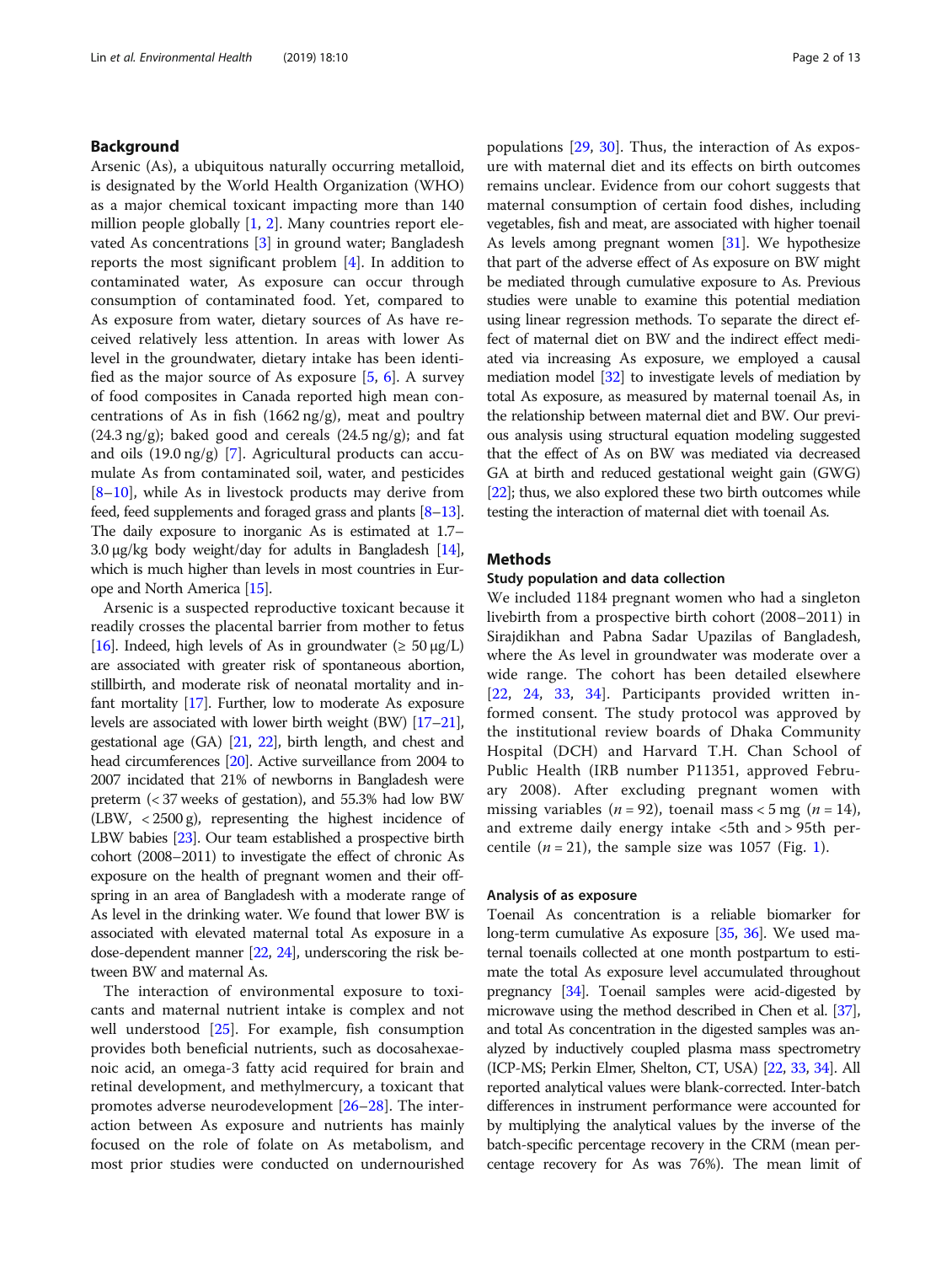<span id="page-2-0"></span>

detection (LOD) for toenail As was 0.04 μg/g, and the relative standard deviation (SD) was 6.1%.

We examined As concentration of each participant's primary drinking source. Water samples were collected at one month postpartum and analyzed by ICP-MS using the US EPA method 200.8. The instruments had recoveries of 98 to 107% when tested with spiked laboratory control (ICP, Analytical Mixture 12 Solution A, High Purity Standard, Charleston, SC, USA). We assigned half of the LOD to water samples that were below the LODs ( $n = 246$ ).

# Assessment of energy and macronutrient intakes

We used a locally validated dish-based semi-quantitative food frequency questionnaire (FFQ) [\[38\]](#page-11-0) to collect dietary information. The FFQ showed good validity for measuring total energy (Spearman  $r = 0.35$ ,  $p < 0.01$ ), protein (Spearman  $r = 0.46$ ,  $p < 0.01$ ), fat (Spearman  $r = 0.45$ ,  $p < 0.01$ ),

carbohydrate (Spearman  $r = 0.50$ ,  $p < 0.01$ ) and fiber (Spearman  $r = 0.43$ ,  $p < 0.01$ ) when compared with food diaries in a previous study [[38](#page-11-0)]. Health care workers trained to administer the FFQ interviewed pregnant women one month postpartum to recall their dietary habits for the preceding 12 months. Methods to calculate total energy and nutrient intakes were described previously [\[31,](#page-11-0) [38](#page-11-0)].

# Assessment of birth outcomes and other covariates

All women received ultrasound examination at the time of enrollment and during the 2nd trimester to estimate GA. GA was recorded by trained health care workers at the time of delivery. Maternal prenatal body weights were measured at monthly follow-ups by health care workers using a calibrated scale and GWG was calculated as a function of gram/week using the estimated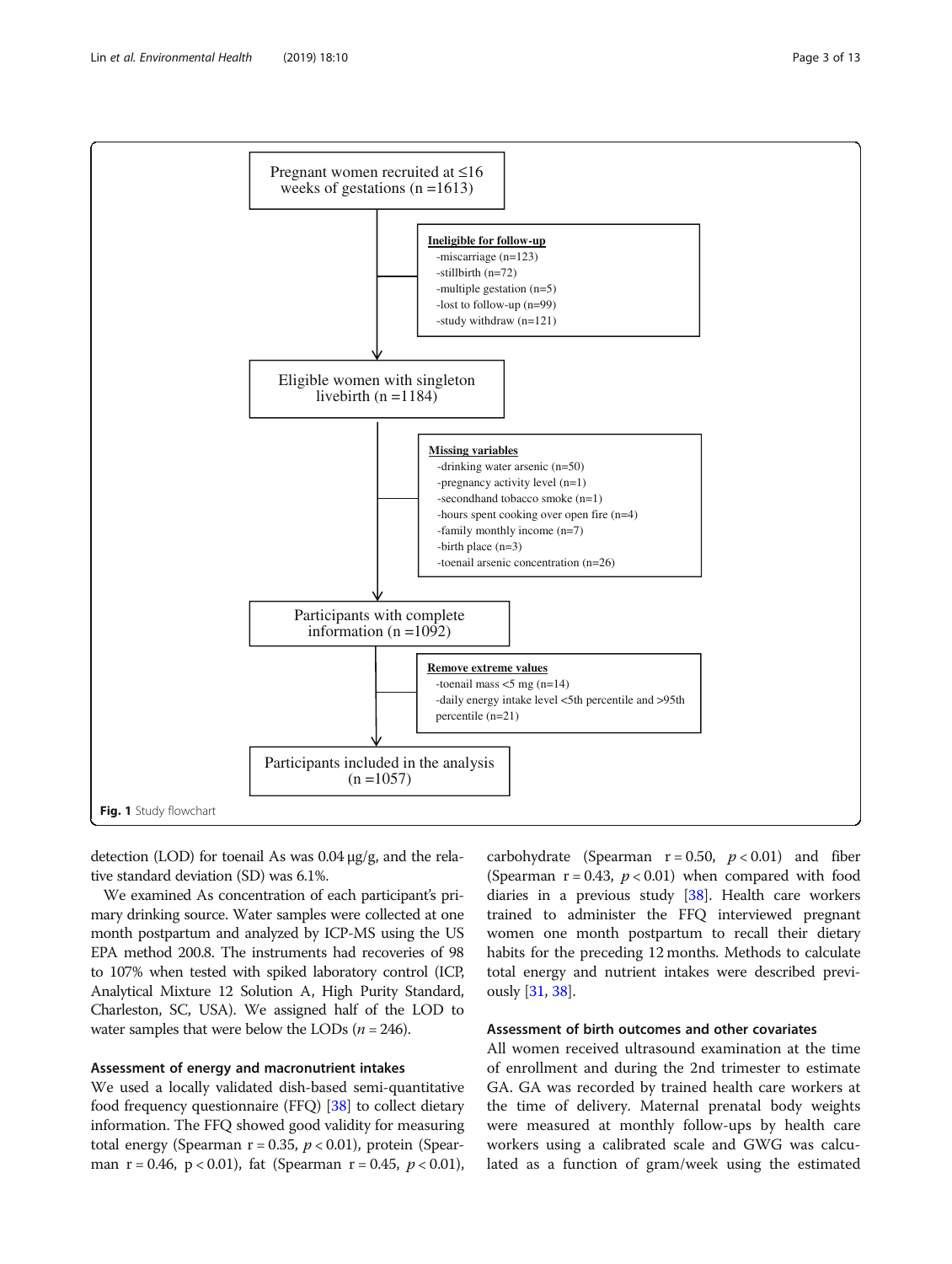slope of the linear regression model between monthly weight and gestational week from the 14th week to the last available weight measurement before delivery. BW was measured at the location of delivery (45% measured at a hospital or clinic and 55% at participant's home) by a trained health care worker, using a pediatric scale that was calibrated before each use and rounded to the nearest 10 g. Newborn sex, birth delivery location, and birth delivery type were recorded at the time of delivery by the research staff using a standardized reporting form. Other covariates used in the analysis were captured by self-report questionnaire; these included exposure to secondhand tobacco smoke, betel nut chewing, maternal age, education level, household income level, physical activity level during pregnancy, and daily hours spent cooking over open fire.

# Statistical analysis

Continuous variables were assessed for normality using the Shapiro-Wilk test statistic. Toenail and water As concentrations were right skewed and therefore transformed to their natural logarithm (ln) to improve normality of the residual in the regression model. Descriptive statistics were computed for all variables. T-test or analysis of variance was used to compare mean birth outcomes across categories of all covariates in bivariate analysis.

We summarize our conceptual model in Fig. 2. The exposures (A) used in the analysis were measures of maternal diet, including total energy (kcal/day), protein (gram/day), fat (gram/day), carbohydrate (gram/day) and fiber (gram/day) intakes, and the outcomes (Y) were birth outcomes, including BW (gram), GA (week), and GWG (g/week). Ln-transformed toenail As  $[\ln(\mu g/g)]$ was tested as the mediator (M). Simple and multiple linear regression models were used to evaluate the linear relationship between (1) A-Y, (2) M-Y, and (3) A-M, respectively. Three models were fitted for each of the relationships, including (1) a crude model, (2) an energy-adjusted model where maternal diets and toenail As were adjusted for total energy intake using the residual method [\[39](#page-11-0)], and (3) a fully-adjusted model, where additional potential confounders (C) were added to the energy-adjusted model. To ensure comparability among effect estimates, increments of 1 SD were used for energy and macronutrient intakes. Potential confounders (C) controlled in the multiple linear regressions included body mass index (BMI) at the time of enrollment, exposure to secondhand tobacco smoke, betel nut chewing, maternal age, education level, household income level, newborn sex, birth delivery location, birth delivery type, physical activity level during pregnancy, daily hours spent cooking over open fire. None of the pregnant women smoked; thus, maternal smoking was not a possible confounder.

We tested the mediation effect of toenail As in the association of maternal diet and birth outcomes by employing a mediation analysis with counterfactual approach (Fig. 2), using the SAS macro developed by Valeri and VanderWeele [[32\]](#page-11-0). The causal mediation analysis has four assumptions, including (1) no unmeasured exposure-outcome confounder conditioned on C, (2) no unmeasured mediator-outcome confounder conditioned on A and C, (3) no unmeasured exposure-mediator confounder conditioned on C, and (4) no mediator-outcome confounder affected by exposure. When these assumptions hold, the natural direct effect (NDE) represents the effect on birth outcomes if maternal diet were changed from the sample mean to mean minus 1 SD, while keeping the toenail As level for each individual at that for intake level equal to sample mean minus 1 SD. The natural indirect effect (NIE) represents the estimated effect on birth outcomes when controlling maternal diet at the sample mean while changing the toenail As level from the level it would have been at maternal diet equal to sample mean minus 1 SD, to that for intake level equal to sample mean. The proportion of mediation by toenail As was calculated as the ratio of NIE to total effect (TE), which is the overall effect of exposure on outcome. Two sets of mediation analysis were performed, one using maternal diet and toenail As not adjusted for energy intake, and the other using energy-adjusted maternal diet and toenail As concentration, both models adjusted for potential confounders. The unadjusted model evaluated the effect of absolute exposure, while the energy-adjusted analysis evaluated the effect of proportional composition of exposure level using isocaloric comparisons. We tested for exposure-mediator interaction by running mediation analyses both with and without interaction. An interaction was present when a significant difference was observed in the effect estimates comparing models with and without interaction. Due to strong correlation of water arsenic concentration and toenail arsenic concentration, we did not adjust for water arsenic in the model; instead, we performed sensitivity analyses by stratifying by

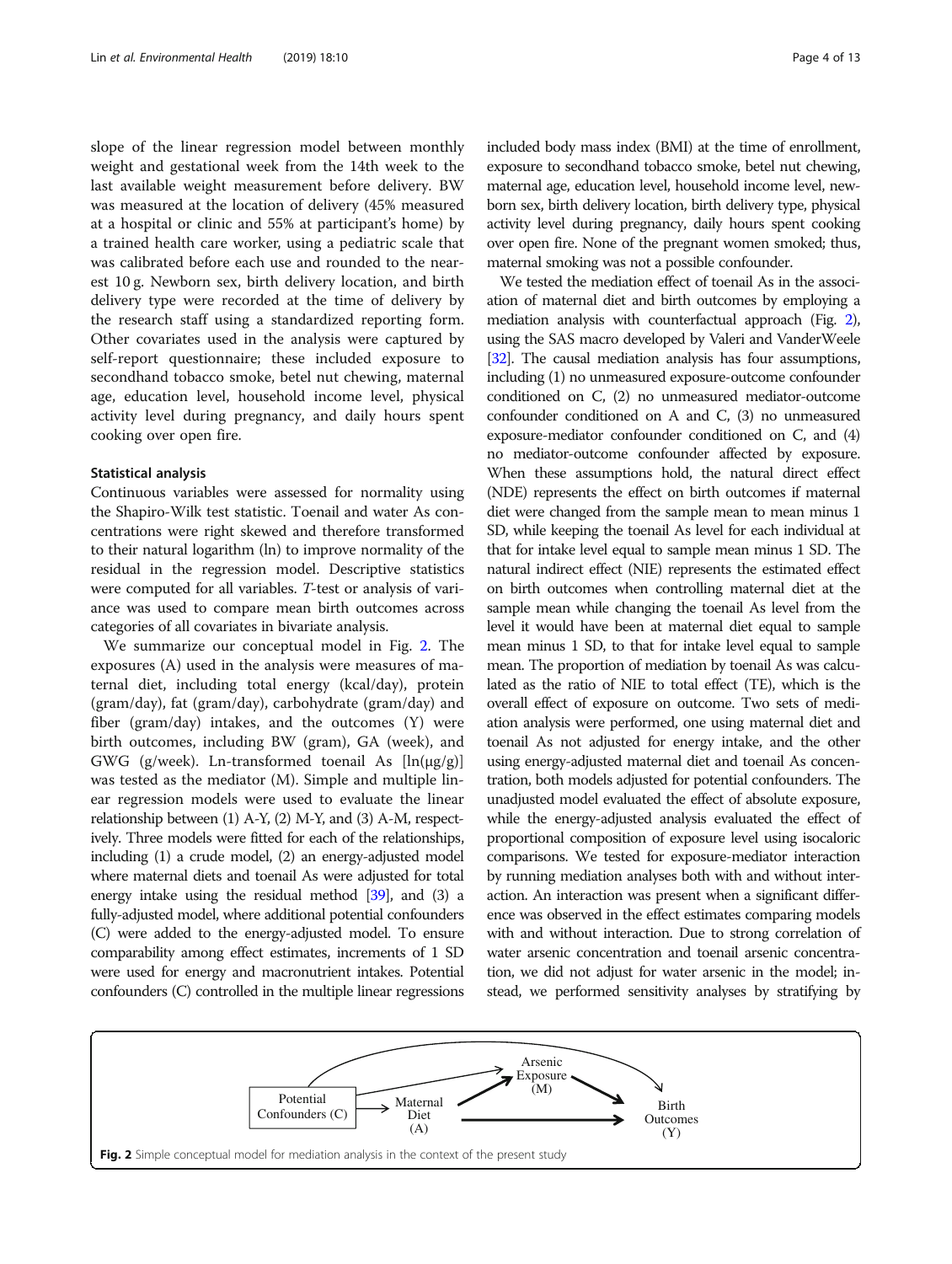variables that may modify the effect of maternal diet and As exposure on birth outcome, including drinking water As level (≥50 μg/L and < 50 μg/L) [\[38](#page-11-0)]. We also performed sensitivity analysis stratified by BMI category at enrollment. In all tests, a p-value of less than 0.05 was considered statistically significant, and all tests were two-tailed. Statistical analyses were performed using SAS Software version 9.3 (SAS Institute, Cary, NC, USA).

# Results

# Characteristics of study population

The average GA in this population was 38.0 weeks (SD: 1.8 weeks; interquartile range (IQR): 31, 42 weeks), the average GWG was 360 g/week (SD: 120 g/week; IQR: 40, 780 g/week), and the average BW was 2843 g (SD: 397 g; IQR: 2610–3100 g). The median toenail As concentration was 1.21 μg/g (IQR: 0.65, 2.96 μg/g) (Table [1\)](#page-5-0). Overall, women with Cesarean births, who gave birth in hospitals, and who came from a family with higher household income had higher GA, GWG and BW. Women with higher drinking water As, higher toenail As and exposure to secondhand smoke had lower GA, GWG and BW. Mean difference in GA, GWG and BW all decreased across increasing quartiles of protein, fiber and fat intakes, and in contrast, increased across quartiles of carbohydrate intake (all p-for-trend < 0.001) (Table [2\)](#page-6-0).

# Association between maternal diet, toenail as concentration and birth outcomes

Total energy was associated with GA (fully adjusted β: 0.11, 95% CI: 0.01, 0.22,  $p = 0.04$ ), but not with GWG (fully adjusted β: 0.9, 95% CI =  $-6.3$ , 8.1,  $p = 0.773$ ) or BW (fully adjusted β:14.2, 95% CI:-8.9, 37.3,  $p = 0.231$ ) (Table [3\)](#page-7-0). All macronutrient intakes were significantly associated with GA and GWG (Table [3](#page-7-0)). Total energy intake was not significantly associated with ln-transformed toenail As (fully adjusted model,  $p = 0.77$ , Table [4](#page-7-0)). Protein, fat and fiber intake were positively associated with ln-transformed toenail As, while carbohydrate intake was negatively associated with ln-transformed toenail As (Table [4](#page-7-0)). Protein, fat and fiber intake were positively associated with ln-transformed toenail As, while carbohydrate intake was negatively associated with ln-transformed toenail As (Table [4\)](#page-7-0). Similar to our previous findings [\[22](#page-11-0)], higher toenail As concentration was associated with lower GA and lower GWG, and the effect remained significant after adjusting for total energy and potential confounders (Table [5\)](#page-8-0). The associations between diet, ln-transformed toenail As and birth outcomes are summarized by graphically in Additional file [1](#page-10-0): Figure S1 to S3.

# Mediation analysis considering potential exposure-mediator interaction

Mediation analyses were performed only on the pathways with significant exposure-mediator and exposure-outcome

relationships. The exposure-mediator interaction was explored by including an exposure-mediator interaction term in the multiple linear regression models, significant interaction with toenail As was observed for total energy, but not for any of the macronutrients in the associations with birth outcomes. In the mediation analysis without energy adjustment, there were significant NDEs and TE by all absolute macronutrients intakes on GA and GWG, but not BW (Table [6](#page-8-0)). The directions of association were consistent with those found in the linear regression analyses. Significant NIEs by toenail As were observed for the associations between absolute fat, carbohydrate and fiber intakes on GA. The data suggested that 6% of the association between absolute fat intake and GA may be mediated by difference in toenail As level; the corresponding percent mediated was 3% for carbohydrate and 10% for fiber intake. After adjusting for total energy, the strength of association for NDEs and TEs increased, but the NIEs by toenail As were no longer statistically significant (Additional file [1](#page-10-0): Table S1).

All mediation analyses had more than 95% power to detect mediation effect controlling type I error ( $\alpha = 0.05$ ). We conducted sensitivity analyses by stratifying subjects by drinking water As concentration (Additional file [1](#page-10-0): Tables S2 to S7). The reported association remained when restricting the analysis to those exposed to water As  $<$  50 μg/L ( $n = 833$ ), but not for those with water As level As  $\geq 50 \,\mu g/L$  (*n* = 224), possibly due to lack of power (power =  $11~22%$ ). We also stratified analysis by normal or underweight BMI; the effect estimate remained for women with normal BMI, while underweight women (BMI < 18.5 kg/m2) had a higher strength of association in general. This finding suggests that the change in diet intake had a stronger effect on birth outcomes among women with underweight BMI.

## **Discussion**

To our knowledge, this is the first study to use epidemiological data to study the mediating effect of long-term As exposure in the relationship of maternal diet with outcomes relating to BW. Using a prospective birth cohort in Bangladesh, where the water As level ranged widely, we were able to assess the effect of long-term As exposure on pregnancy outcomes.

Mediation analysis is an established method used in social and epidemiological studies to understand the impact of variables in causal pathways or biological mechanisms. Recently, the concept of counterfactual framework [[40](#page-11-0)] has been incorporated into mediation analysis to for a more precise definition of the necessary assumption as well as for extensions to more complex model that enables exposure-mediator interaction [\[32\]](#page-11-0). The application of causal mediation in nutritional epidemiology generates a qualitative prospective on the NDE by exposure (diet) and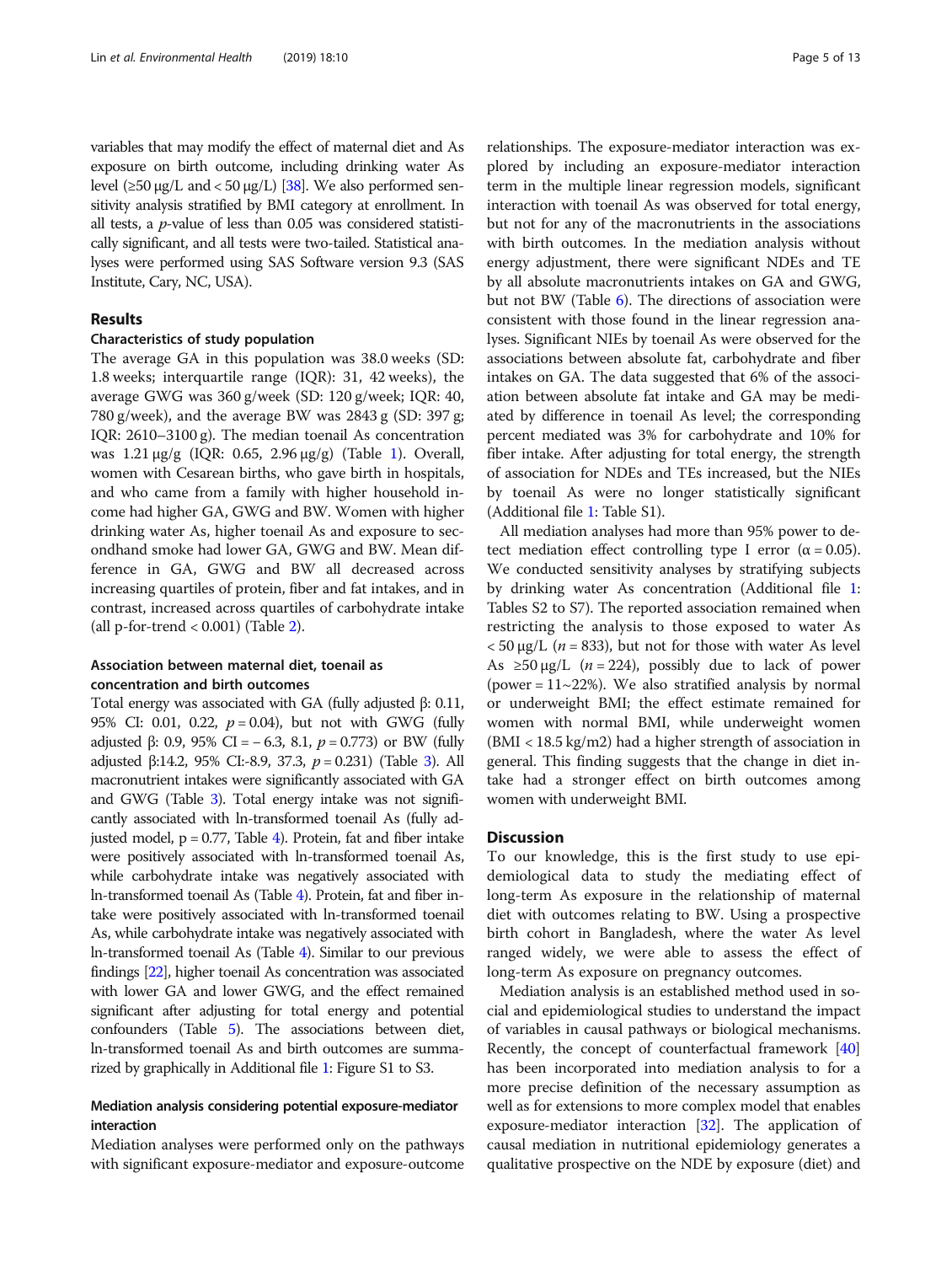| Characteristic                 | N (%)       | GA (SD)<br>in week | $P$ -value | GWG (SD)<br>in g/week | P-value | BW (SD)<br>in kg | $p$ -value |
|--------------------------------|-------------|--------------------|------------|-----------------------|---------|------------------|------------|
| Maternal age (y)               |             |                    |            |                       |         |                  |            |
| $18 - 20$                      | 415 (39.3)  | 38.06 (1.77)       | 0.298      | 0.38(0.13)            | < 0.001 | 2833 (359)       | 0.662      |
| $21 - 25$                      | 393 (37.2)  | 37.89 (1.83)       |            | 0.35(0.12)            |         | 2858 (425)       |            |
| $26 - 41$                      | 249 (23.6)  | 38.08 (1.84)       |            | 0.33(0.12)            |         | 2840 (409)       |            |
| BMI at enrollment ( $kg/m2$ )  |             |                    |            |                       |         |                  |            |
| < 18.5                         | 296 (28.0)  | 37.97 (1.77)       | 0.309      | 0.38(0.13)            | < 0.001 | 2792 (402)       | < 0.001    |
| $18.5 - 25$                    | 663 (62.7)  | 37.97 (1.86)       |            | 0.36(0.13)            |         | 2841 (379)       |            |
| $25 - 30$                      | 88 (8.3)    | 38.35 (1.55)       |            | 0.31(0.09)            |         | 3018 (463)       |            |
| >30                            | 10(0.9)     | 37.90 (1.52)       |            | 0.34(0.10)            |         | 2997 (284)       |            |
| Infant sex                     |             |                    |            |                       |         |                  |            |
| Male                           | 536 (50.7)  | 38.02 (1.81)       | 0.773      | 0.35(0.12)            | 0.214   | 2884 (370)       | 0.001      |
| Female                         | 521 (49.3)  | 37.99 (1.81)       |            | 0.36(0.13)            |         | 2805 (417)       |            |
| Birth type                     |             |                    |            |                       |         |                  |            |
| Vaginal                        | 692 (65.5)  | 37.78 (1.90)       | < 0.001    | 0.35(0.13)            | 0.001   | 2783 (401)       | < 0.001    |
| Cesarean                       | 365 (34.5)  | 38.42 (1.55)       |            | 0.37(0.12)            |         | 2959 (362)       |            |
| Birth location                 |             |                    |            |                       |         |                  |            |
| Home                           | 581 (55.0)  | 37.75 (1.94)       | < 0.001    | 0.35(0.12)            | 0.002   | 2749 (389)       | < 0.001    |
| Clinic                         | 69 (6.5)    | 37.81 (1.90)       |            | 0.35(0.10)            |         | 2996 (360)       |            |
| Hospital                       | 407 (38.5)  | 38.40 (1.51)       |            | 0.37(0.13)            |         | 2964 (377)       |            |
| Drinking water arsenic (µg/L)  |             |                    |            |                       |         |                  |            |
| < 50                           | 833 (78.8)  | 38.24 (1.73)       | < 0.001    | 0.36(0.13)            | < 0.001 | 2857 (376)       | 0.031      |
| $\geq 50$                      | 224 (21.2)  | 37.12 (1.82)       |            | 0.32(0.11)            |         | 2793 (463)       |            |
| Toenail arsenic (µg/g)         |             |                    |            |                       |         |                  |            |
| $0.04 - 0.64$                  | 270 (25.5)  | 38.55 (1.57)       | < 0.001    | 0.38(0.14)            | 0.002   | 2881 (319)       | 0.176      |
| $0.65 - 1.20$                  | 259 (24.5)  | 37.97 (1.77)       |            | 0.36(0.12)            |         | 2847 (375)       |            |
| $1.21 - 2.95$                  | 263 (24.9)  | 37.82 (1.92)       |            | 0.35(0.12)            |         | 2805 (450)       |            |
| 2.96-46.58                     | 265 (25.1)  | 37.66 (1.85)       |            | 0.34(0.12)            |         | 2842 (428)       |            |
| Secondhand tobacco smoke       |             |                    |            |                       |         |                  |            |
| No                             | 613 (58.0)  | 38.05 (1.81)       | 0.298      | 0.36(0.13)            | 0.010   | 2874 (393)       | 0.003      |
| Yes                            | 444 (42.0)  | 37.93 (1.82)       |            | 0.35(0.12)            |         | 3801 (398)       |            |
| Betel nut chewing              |             |                    |            |                       |         |                  |            |
| No                             | 1046 (99.0) | 38.00 (1.81)       | 0.244      | 0.36(0.12)            | 0.642   | 2845 (397)       | 0.254      |
| Yes                            | 11(1.0)     | 38.64 (1.75)       |            | 0.37(0.13)            |         | 2708 (321)       |            |
| Maternal education             |             |                    |            |                       |         |                  |            |
| Secondary                      | 562 (53.2)  | 37.84 (1.79)       | < 0.001    | 0.36(0.12)            | 0.025   | 2729 (381)       | 0.001      |
| Primary                        | 342 (32.4)  | 38.37 (1.73)       |            | 0.36(0.13)            |         | 2862 (380)       |            |
| Illiterate                     | 153 (14.5)  | 37.78 (1.92)       |            | 0.34(0.12)            |         | 2864 (405)       |            |
| Household monthly income (USD) |             |                    |            |                       |         |                  |            |
| $< 36$                         | 180 (17.0)  | 37.69 (1.87)       | < 0.001    | 0.37(0.13)            | < 0.001 | 2804 (402)       | 0.001      |
| $37 - 49$                      | 287 (27.2)  | 37.78 (1.89)       |            | 0.35(0.11)            |         | 2837 (393)       |            |
| $50 - 61$                      | 308 (29.1)  | 38.12 (1.77)       |            | 0.36(0.13)            |         | 2807 (423)       |            |
| $62 - 74$                      | 157 (14.9)  | 38.23 (1.72)       |            | 0.37(0.13)            |         | 2877 (358)       |            |
| > 75                           | 125 (11.8)  | 38.39 (1.60)       |            | 0.40(0.13)            |         | 2962 (354)       |            |

# <span id="page-5-0"></span>**Table 1** Characteristics of selected participants ( $n = 1057$ )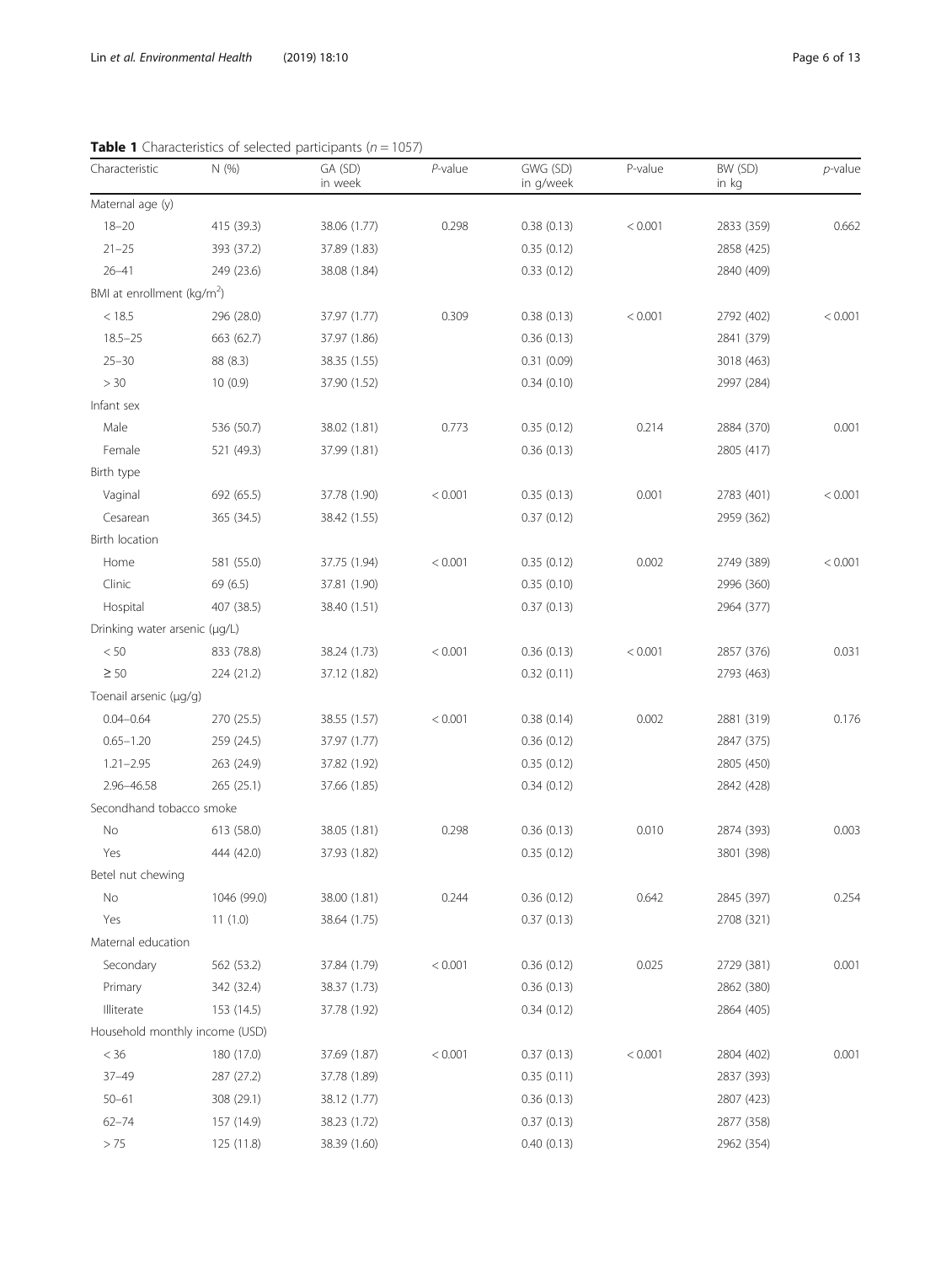| Characteristic           | N(%)       | GA (SD)                                                     | $P$ -value | GWG (SD)   | P-value | BW (SD)    | $p$ -value |
|--------------------------|------------|-------------------------------------------------------------|------------|------------|---------|------------|------------|
|                          |            | in week                                                     |            | in g/week  |         | in kg      |            |
| Pregnancy activity level |            |                                                             |            |            |         |            |            |
| Low                      | 55(5.2)    | 37.76 (2.08)                                                | 0.489      | 0.36(0.11) | 0.960   | 2764 (581) | 0.005      |
| Medium                   | 950 (89.9) | 38.02 (1.78)                                                |            | 0.36(0.13) |         | 2862 (382) |            |
| High                     | 32(3.0)    | 37.81 (2.12)                                                |            | 0.36(0.12) |         | 2718 (399) |            |
|                          |            | Hours spent cooking over open fire during pregnancy (h/day) |            |            |         |            |            |
| $0 - 2$                  | 79 (7.5)   | 38.65 (1.64)                                                | 0.002      | 0.40(0.13) | 0.017   | 2894 (310) | 0.281      |
| $2 - 4$                  | 531 (50.2) | 37.88 (1.88)                                                |            | 0.35(0.12) |         | 2827 (414) |            |
| $4 - 6$                  | 447 (42.3) | 38.04 (1.73)                                                |            | 0.36(0.12) |         | 2854 (388) |            |

<span id="page-6-0"></span>**Table 1** Characteristics of selected participants ( $n = 1057$ ) (Continued)

the NIE by mediator (environmental exposure) while testing for interaction between exposure and mediator. Mediation analyses showed that 6% (95% CI: 1–6%) and 10% (95% CI: 4–13%) of the decreases in GA resulted from increasing absolute fat and fiber intakes, respectively, from mean minus 1 SD to the mean was mediated by increase in As exposure level associated with the change in intake. The positive associations between fat and fiber consumptions with elevated As exposure can be supported by evidence from other studies; findings from the same birth cohort indicated consumption of fish, meat and vegetable dishes were associated with higher toenail As [\[31\]](#page-11-0). Dark

meat consumption was positively associated with toenail As in a cohort in New Hampshire, US [\[41\]](#page-11-0). Elevated levels of As are detectable in vegetables grown in Bangladesh [[42](#page-11-0), [43](#page-12-0)]. Further, a food survey in Pabna, Bangladesh, which collected 6 days of duplicated food samples from 47 families, showed that the median daily total As intake was  $48 \mu$ g As/day from food [\[14\]](#page-11-0). In contrast, the negative association between carbohydrate intake and As exposure level, which drove 3% of the increase in GA, while increasing the carbohydrate intake level from the mean minus 1 SD to the mean, is less clear. Carbohydrate intake was mainly contributed by consuming grains, cereals and

**Table 2** Mean change and standard error (SF) in birth outcomes by quartile of energy and macronutrient intakes ( $n = 1057$ )

|              | Q1  | Q2               | Q <sub>3</sub>    | Q4                | p-for-trend |
|--------------|-----|------------------|-------------------|-------------------|-------------|
| GA (week)    |     |                  |                   |                   |             |
| Energy       | Ref | $-0.38(0.16)$ *  | $-0.66$ (0.16)*   | 0.13(0.15)        | 0.458       |
| Protein      | Ref | $-0.18(0.12)$ *  | $-1.46$ (0.15) *  | $-1.99(0.14)$ *   | < 0.001     |
| Fat          | Ref | $-0.28(0.12)$    | $-1.36$ (0.14) *  | $-1.70(0.14)$ *   | < 0.001     |
| Carbohydrate | Ref | $0.46(0.16)$ *   | $1.63$ (0.14) *   | $1.91(0.14)$ *    | < 0.001     |
| Fiber        | Ref | $-0.24(0.14)$ *  | $-1.45$ (0.15) *  | $-1.41(0.15)$ *   | < 0.001     |
| GWG (g/week) |     |                  |                   |                   |             |
| Energy       | Ref | $-0.90(10.80)$   | $-13.95(10.35)$   | 5.85 (10.80)      | 0.892       |
| Protein      | Ref | $-3.60(10.80)$   | $-49.50(10.80)$ * | $-71.55(9.90)$ *  | < 0.001     |
| Fat          | Ref | $-4.50(10.80)$   | $-27.90(10.80)$ * | $-54.90(9.90)$ *  | < 0.001     |
| Carbohydrate | Ref | 27.00 (9.90)     | 75.15 (10.35) *   | 60.75 (9.45) $*$  | < 0.001     |
| Fiber        | Ref | $-2.25(10.80)$   | $-45.00(10.35)$ * | $-61.20(10.35)$ * | < 0.001     |
| BW (gram)    |     |                  |                   |                   |             |
| Energy       | Ref | $-9.05(34.8)$    | $-15.0(34.8)$     | $77.7(33.7)$ *    | 0.037       |
| Protein      | Ref | $-26.4(25.9)$ *  | $-171.2(34.7)$ *  | $-129.0(34.2)$ *  | < 0.001     |
| Fat          | Ref | $-62.3$ (29.5) * | $-150.2(32.5)$ *  | $-94.9(36.6)$ *   | < 0.001     |
| Carbohydrate | Ref | 79.8 (39.9) *    | 56.3 (34.4) *     | 128.2 (34.3) *    | < 0.001     |
| Fiber        | Ref | $-20.8$ (29.1) * | $-150.8(33.1)$ *  | $-48.3$ (35.6) *  | < 0.001     |

Abbreviations: GA, gestational age at birth; GWG, gestational weight gain; BW, birth weight

1 Mean energy intake 3059.3±709.2 kcal/day, mean adjusted protein intake 167.4±55.4 g/day, mean adjusted fat intake 63.2±14.4 g/day, mean adjusted carbohydrate intake 437.9±76.2 g/day, mean adjusted fiber intake 44.8±8.5 g/day. Intakes adjusted for total energy intake using the residual method  $*P$  < 0.05, determined by analysis of variance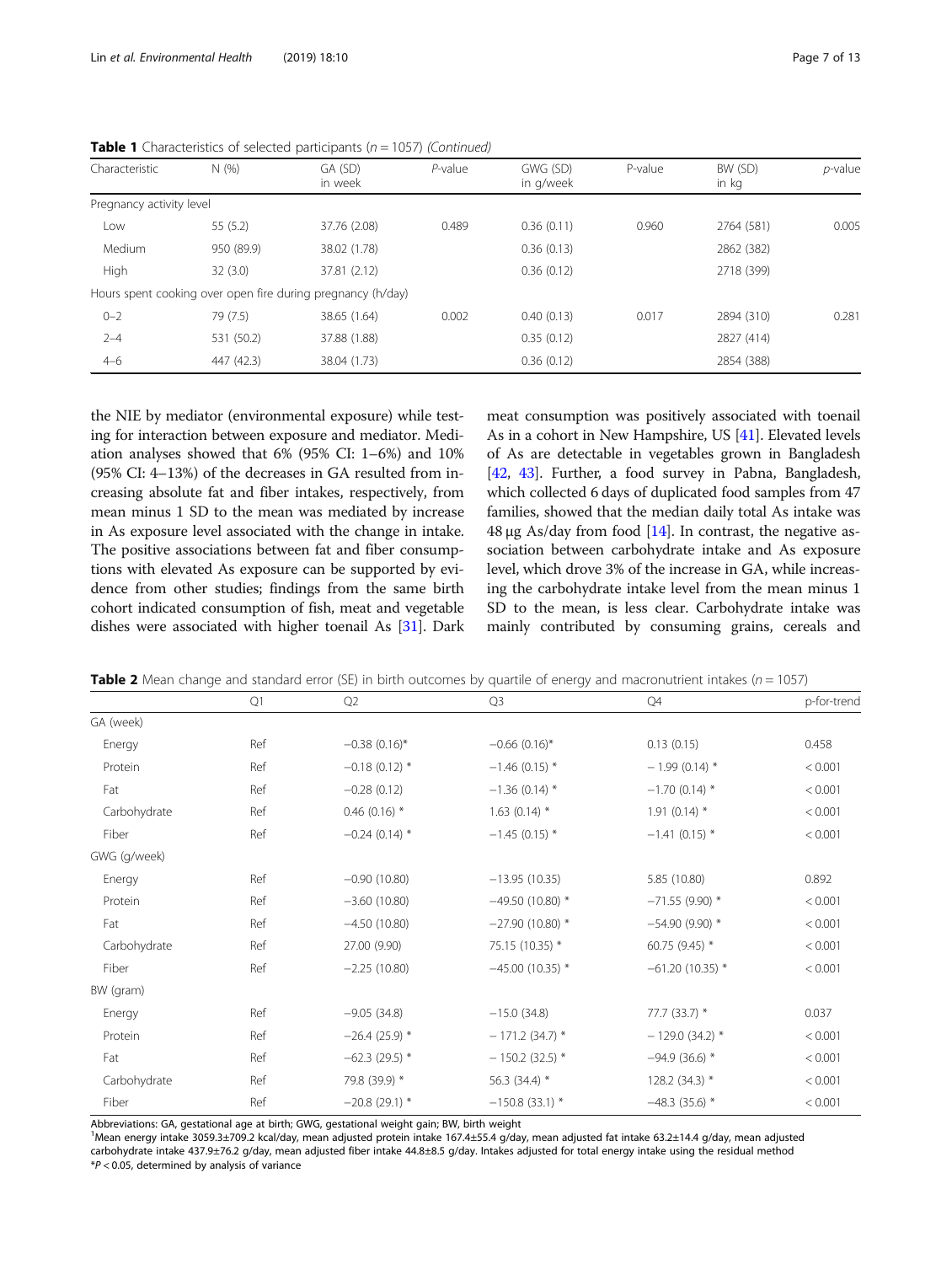|              | Crude <sup>2</sup> |            | Adjusted for energy <sup>3</sup> |            | Fully Adjusted <sup>4</sup> |            |
|--------------|--------------------|------------|----------------------------------|------------|-----------------------------|------------|
|              | $\hat{\beta}$ (SE) | $P$ -value | $\hat{\beta}$ (SE)               | $P$ -value | $\hat{\beta}$ (SE)          | $P$ -value |
| GA (week)    |                    |            |                                  |            |                             |            |
| Energy       | 0.12(0.06)         | 0.031      |                                  |            | 0.11(0.06)                  | 0.040      |
| Protein      | $-0.71(0.05)$      | < 0.001    | $-0.83(0.05)$                    | < 0.001    | $-0.87(0.06)$               | < 0.001    |
| Fat          | $-0.46(0.01)$      | < 0.001    | $-0.65(0.05)$                    | < 0.001    | $-0.58(0.06)$               | < 0.001    |
| Carbohydrate | 0.57(0.05)         | < 0.001    | 0.79(0.05)                       | < 0.001    | 0.79(0.06)                  | < 0.001    |
| Fiber        | $-0.36(0.06)$      | < 0.001    | $-0.59(0.05)$                    | < 0.001    | $-0.49(0.06)$               | < 0.001    |
| GWG (g/week) |                    |            |                                  |            |                             |            |
| Energy       | 0.9(3.6)           | 0.779      |                                  |            | 0.9(3.6)                    | 0.773      |
| Protein      | $-26.6(3.6)$       | < 0.001    | $-29.7(3.6)$                     | < 0.001    | $-27.5(4.5)$                | < 0.001    |
| Fat          | $-16.2(3.6)$       | < 0.001    | $-20.7(3.6)$                     | < 0.001    | $-15.8(4.1)$                | < 0.001    |
| Carbohydrate | 17.1(3.6)          | < 0.001    | 27.5(3.6)                        | < 0.001    | 23.9(4.5)                   | < 0.001    |
| Fiber        | $-17.1(3.6)$       | < 0.001    | $-23.9(3.6)$                     | < 0.001    | $-20.7(4.1)$                | < 0.001    |
| BW (gram)    |                    |            |                                  |            |                             |            |
| Energy       | 19.1 (12.2)        | 0.117      |                                  |            | 14.2 (11.8)                 | 0.231      |
| Protein      | $-46.0(33.4)$      | < 0.001    | $-58.7(12.1)$                    | < 0.001    | $-32.3(14.2)$               | 0.023      |
| Fat          | $-14.8(12.2)$      | 0.226      | $-32.3(12.2)$                    | 0.008      | $-11.1(12.9)$               | 0.389      |
| Carbohydrate | 43.5(12.1)         | < 0.001    | 46.9(12.1)                       | < 0.001    | 20.2 (13.8)                 | 0.144      |
| Fiber        | $-1.45(12.2)$      | 0.905      | $-19.5(12.2)$                    | 0.110      | 7.6(13.2)                   | 0.565      |

<span id="page-7-0"></span>Table 3 Partial regression coefficient showing change in birth outcomes per increment of 1 SD<sup>1</sup> of total energy and macronutrient intakes ( $n = 1057$ )

Abbreviations: SD, standard deviation; GA, gestational age at birth; GWG, gestational weight gain; BW, birth weight; SE, standard error

1 SD for energy 606.9 kcal/day, for protein 55.6 g/day, for fat 14.2 g/day, for carbohydrates 76.1 g/day, for fiber 8.4 g/day

<sup>2</sup> Crude model using unadjusted intake level

<sup>3</sup>Intake level adjusted for energy using the residual method

4 Intake level adjusted for energy using residual method (except for energy), regression model adjusted for BMI at the time of enrollment, exposure to secondhand tobacco smoke, betel nut chewing, age, education level, household income level, newborn sex, birth delivery location, birth delivery type, physical activity level during pregnancy, daily hours spent cooking over an open fire

bread. While rice has been known to accumulate inorganic As [[43](#page-12-0), [44\]](#page-12-0), our data did not show a significant association between rice consumption and elevated toenail As level [[31](#page-11-0)]. Intakes of other carbohydrate-rich food, including fried bread, rice cereal and homemade snacks, were negatively associated with toenail As concentration [[31](#page-11-0)]. These negative associations could indicate replacement of rice consumption with other carbohydrate sources that had lower As level, or highlight that other factors led to overall lower cumulative As exposure level.

Table 4 Partial regression coefficients showing changes in toenail arsenic concentration per increment of 1 SD of total energy and macronutrient intake<sup>1</sup>

| Intakes      | Crude <sup>3</sup> |            | Adjusted for energy <sup>4</sup> |                            | Fully Adjusted <sup>5</sup> |         |  |
|--------------|--------------------|------------|----------------------------------|----------------------------|-----------------------------|---------|--|
|              | $\beta$ (SE)       | $P$ -value | $\hat{\beta}$ (SE)               | $P$ -value                 | $\beta$ (SE)                | P-value |  |
| Energy       | 0.01(0.03)         | 0.958      | -                                | $\qquad \qquad \  \  \, -$ | $-0.01(0.03)$               | 0.770   |  |
| Protein      | 0.37(0.03)         | < 0.001    | 0.41(0.03)                       | < 0.001                    | 0.33(0.04)                  | < 0.001 |  |
| Fat          | 0.27(0.03)         | < 0.001    | 0.33(0.03)                       | < 0.001                    | 0.23(0.04)                  | < 0.001 |  |
| Carbohydrate | $-0.24(0.03)$      | < 0.001    | $-0.40(0.03)$                    | < 0.001                    | $-0.32(0.04)$               | < 0.001 |  |
| Fiber        | 0.26(0.03)         | < 0.001    | 0.35(0.03)                       | < 0.001                    | 0.26(0.04)                  | < 0.001 |  |

Abbreviations: SD, standard deviation; SE, standard error, BMI, body mass index

1 SD for energy 606.9 kcal/day, for protein 55.6 g/day, for fat 14.2 g/day, for carbohydrates 76.1 g/day, for fibers 8.4 g/day

<sup>2</sup>In-transformed toenail arsenic concentration, unit (ln(μg/g)) <sup>3</sup>Crude model

<sup>3</sup>Crude model

<sup>4</sup> Intake level and ln-transformed toenail arsenic concentration adjusted for energy using the residual method (except for energy)

<sup>5</sup>Intake level and In-transformed toenail arsenic concentration adjusted for energy using residual method (except for energy), regression model adjusted for BMI at the time of enrollment, exposure to secondhand tobacco smoke, betel nut chewing, age, education level, household income level, newborn sex, birth delivery location, birth delivery type, physical activity level during pregnancy, daily hours spent cooking over an open fire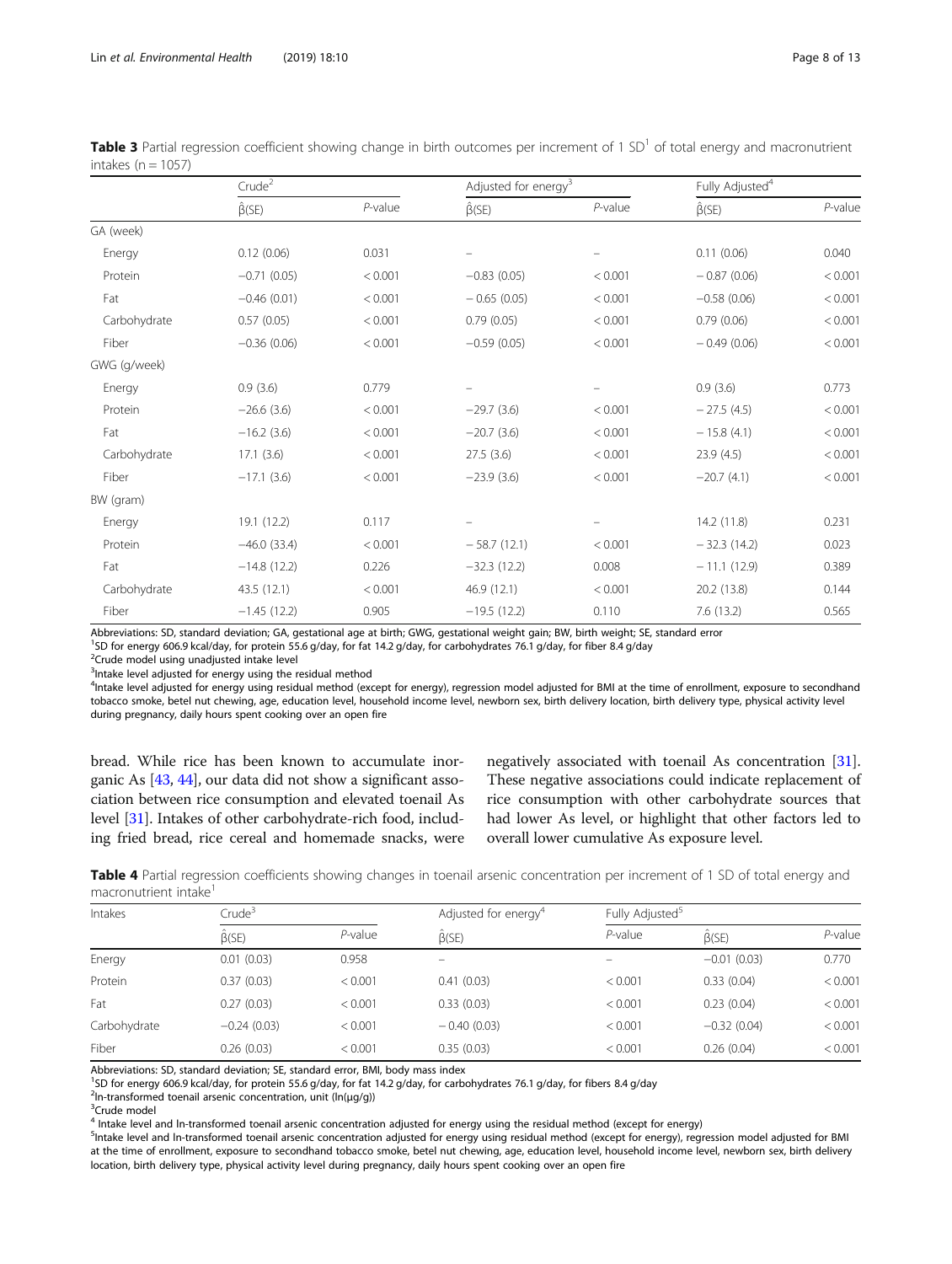| Outcome      | Crude $^2$    |            | Adjusted for energy <sup>3</sup> |            | Fully Adjusted <sup>4</sup> |            |
|--------------|---------------|------------|----------------------------------|------------|-----------------------------|------------|
|              | $\beta$ (SE)  | $P$ -value | $\beta$ (SE)                     | $P$ -value | β(SE)                       | $P$ -value |
| GA (week)    | $-0.28(0.01)$ | < 0.001    | $-0.28(0.05)$                    | < 0.001    | $-0.17(0.05)$               | 0.001      |
| GWG (g/week) | $-13.1(3.6)$  | < 0.001    | $-13.1(3.6)$                     | < 0.001    | $-9.0(3.6)$                 | 0.011      |
| BW (gram)    | $-14.0(11.2)$ | 0.214      | $-14.2(11.2)$                    | 0.206      | $-5.6(11.3)$                | 0.618      |

<span id="page-8-0"></span>**Table 5** Partial regression coefficient showing changes in birth outcomes per unit increase toenail arsenic<sup>1</sup> (n = 1057)

Abbreviations: GA, gestational age at birth; GWG, gestational weight gain; BW, birth weight; SE, standard error

<sup>1</sup>In-transformed toenail arsenic concentration (ln(μg/g))

One of the pathways [\[25](#page-11-0)] by which nutrition and environmental exposures may interact is the increase in overall exposure level and body burden from food intake. Diet may be a contributor to As exposure. Our data indicate a mediating effect of cumulative As level in the toenail in the association between maternal diet and birth outcomes, although the absolute magnitude of mediation was small. This mediating effect by As was observed only when looking at absolute intake of nutrients and As, but not at energy-adjusted intake.

The reason we did not observe a significant mediating effect when controlling for total energy intake could be two-fold. First, the energy-adjusted mediating effect by As exposure might be too small and the variation of macronutrient intake in proportion to total energy in our study population was not wide enough to observe a significant mediating effect. Second, there may be other

potential causal pathways beyond mediation by As by which calorie-adjusted macronutrient intake and As exposure may influence GA and GWG. Examples of the potential mediators are factors that may influence one's susceptibility to As toxicity, such as As bioavailability and As methylation capacity. Specifically, new evidence suggests that diet with a high proportion of energy from fat and protein may reduce gastrointestinal bio-accessibility of As, but may increase As speciation changes in the colon influencing As toxicity [[45](#page-12-0)]. Arsenic methylation capacity, or ability to methylate, detoxify and eliminate As from the body, may be influenced by various factors, including dietary pattern and nutritional status [\[46\]](#page-12-0). Lower protein intake level is associated with poorer As methylation capacity [\[47](#page-12-0)], and consumption of seafood, seaweed and rice—which have high As content—may also interfere with the As methylation profile [\[46\]](#page-12-0). These factors may be changed by

Table 6 Mediation analysis of the estimated effect<sup>1</sup> (95% confidence interval, CI) of maternal energy and nutrient intake (per SD  $\frac{1}{2}$  increment) on birth outcomes through toenail arsenic<sup>2</sup> ( $\frac{1}{2}$ ( $\frac{1}{2}$ ( $\frac{1}{2}$ ( $\frac{1}{2}$ ( $\frac{1}{2}$ ( $\frac{1}{2}$ )), with no energy adjustment

|                     | merchiefly on bindi outcomes dirough tochair alseme (miguyuy) (n = 1037), what no chergy aujustment |                                  |                                 |                                   |  |  |  |
|---------------------|-----------------------------------------------------------------------------------------------------|----------------------------------|---------------------------------|-----------------------------------|--|--|--|
|                     | Natural direct effect (95% CI)                                                                      | Natural indirect effect (95% CI) | Total effect (95% CI)           | Percent Mediated (%) <sup>3</sup> |  |  |  |
| GA (week)           |                                                                                                     |                                  |                                 |                                   |  |  |  |
| Eneray <sup>4</sup> | $0.11$ (0.01, 0.20)*                                                                                | $0.01$ ( $-0.01,0.01$ )          | $0.11$ (0.00, 0.22) *           |                                   |  |  |  |
| Protein             | $-0.66$ ( $-0.77$ , $-0.54$ ) *                                                                     | $-0.01$ ( $-0.041$ , 0.02)       | $-0.68$ ( $-0.80$ , $-0.56$ ) * |                                   |  |  |  |
| Fat                 | $-0.34$ ( $-0.45$ , $-0.23$ ) *                                                                     | $-0.02$ ( $-0.04$ , $-0.00$ ) *  | $-0.36$ ( $-0.47$ , $-0.25$ ) * | $6\%$ (1-9%)                      |  |  |  |
| Carbohydrate        | $0.47$ (0.36, 0.58) *                                                                               | $0.02$ (0.00, 0.03) *            | 0.49 (0.38, 0.60) $*$           | $3\%$ (1-6%)                      |  |  |  |
| Fiber               | $-0.22$ ( $-0.33$ , $-0.10$ ) *                                                                     | $-0.03$ ( $-0.05$ , $-0.01$ ) *  | $-0.24$ ( $-0.36$ , $-0.13$ ) * | 10% (4-13%)                       |  |  |  |
| GWG (g/week)        |                                                                                                     |                                  |                                 |                                   |  |  |  |
| Protein             | $-21.2$ ( $-29.7$ , $-12.6$ ) *                                                                     | $-1.4$ ( $-3.6$ , 0.5)           | $-22.5$ ( $-31.1$ , $-14.0$ ) * |                                   |  |  |  |
| Fat                 | $-9.5$ ( $-19.8$ , $-18.0$ ) *                                                                      | $-1.4$ ( $-3.2$ , 0.0)           | $-11.3$ (-18.9, -3.6) *         | 12% (0-17%)                       |  |  |  |
| Carbohydrate        | $11.7(4.1, 19.4)$ *                                                                                 | $-1.4$ ( $-0.5$ , 2.3)           | $12.6$ (5.0, 20.3) $*$          |                                   |  |  |  |
| Fiber               | $-11.7$ (-19.4. -4.1) *                                                                             | $-1.4$ ( $-2.7$ , 0.0)           | $-13.1$ (-20.7, -5.4) *         | 10% (0-13%)                       |  |  |  |
| BW (gram)           |                                                                                                     |                                  |                                 |                                   |  |  |  |
| Protein             | $-22.8$ ( $-50.4$ , 4.8)                                                                            | $-2.9$ ( $-3.6$ , 9.4)           | $-19.9$ ( $-46.7, 6.9$ )        |                                   |  |  |  |
| Carbohydrate        | $23.9$ ( $-0.79$ , 48.6)                                                                            | $-1.3(-4.7, 2.1)$                | $22.6$ ( $-1.9, 47.0$ )         |                                   |  |  |  |

<sup>1</sup>The natural direct effect, natural indirect effect, and total effects reflect the change in gestational age (GA, week), gestational weight gain rate (GWG, g/week), or birth weight (BW, gram) per standard deviation (SD) increase in intake and are measured based on intake change from mean minus 1 SD to mean. Model was adjusted for BMI at the time of enrollment, exposure to environmental tobacco smoke, age, education level, household income level, newborn sex, birth delivery location, birth delivery type, physical activity level during pregnancy, and daily hours spent cooking over an open fire

<sup>2</sup> Absolute intake and unadjusted toenail arsenic concentration

<sup>3</sup>Percent mediated = (Natural indirect effect/total effect)\*100%

<sup>4</sup> Controlled for exposure-mediator interaction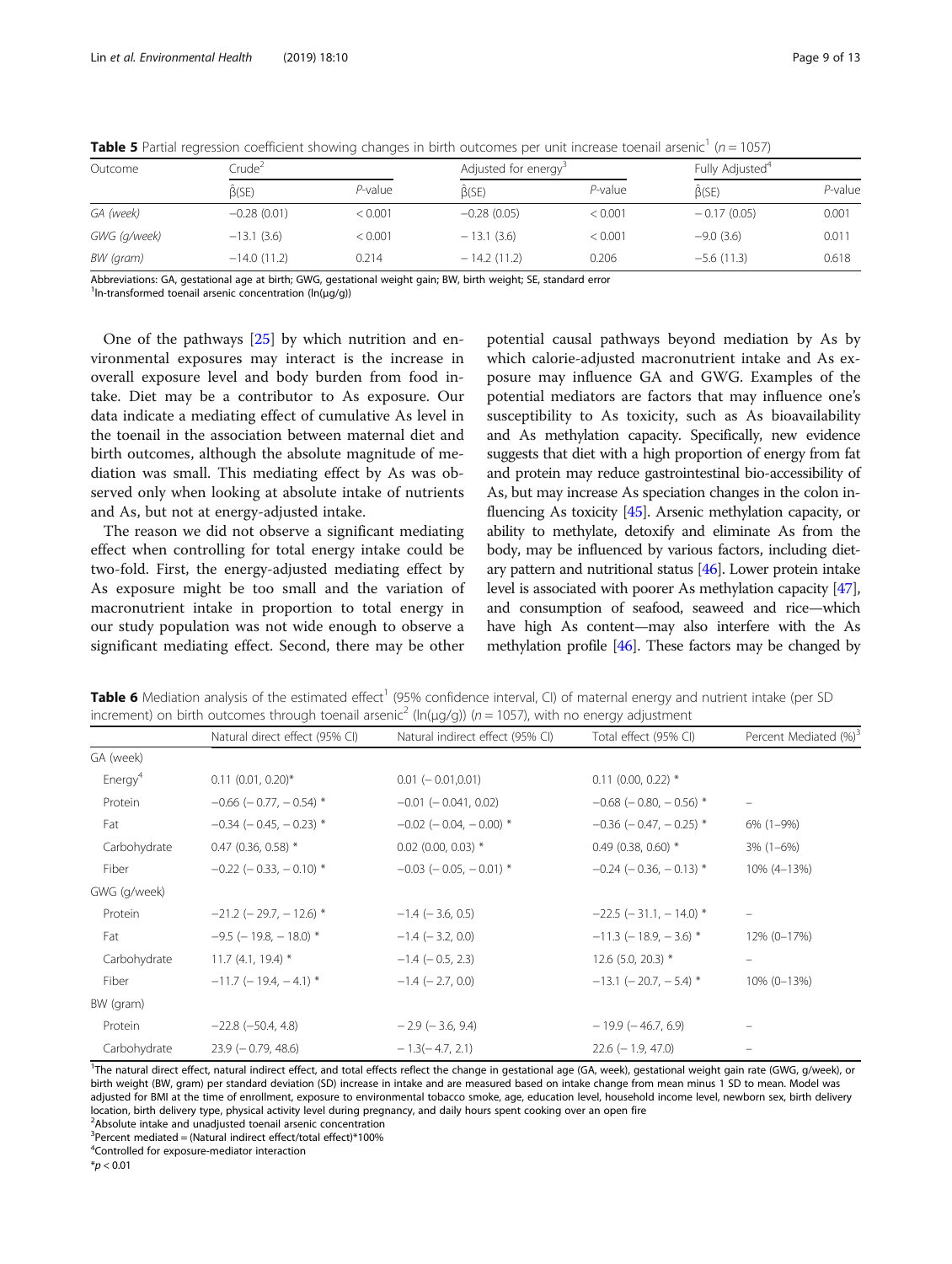maternal dietary intake and alter birth outcomes. Future research to test the mediating effect of these variables will help clarify the complex relationship between maternal diet, As exposure and birth outcome.

When examining the effects of individual macronutrient intakes, we found positive associations for absolute and energy-adjusted carbohydrate intakes with GA and GWG. Carbohydrates provided a substantial proportion of the energy in the diet of our study population. Common sources of carbohydrate in the diet were rice, bread and rice cereal. A systematic review considered 18 observational studies on maternal macronutrient intake and GWG in developed settings. Three reported higher GWG associated with increased carbohydrate intake, while the other 15 did not yield consistent results [\[48\]](#page-12-0). Our data showed that greater protein and fat intake were associated with lower GA and GWG. Similar negative associations were reported in observational studies for protein intake, but not for fat intake [[48](#page-12-0)–[51](#page-12-0)]. Higher protein and fat intake may lead to a deviation from optimal dietary composition for fetal growth. High-protein diet can cause harmful effects on pregnancy: pooled data from three clinical trials with isocaloric protein supplementation found increased risks for small-for-gestational age birth ( $RR = 1.35$ , 95% CI = 1.12– 1.16) [\[52,](#page-12-0) [53](#page-12-0)]. Higher consumption of protein may decrease GWG by requiring higher energy expenditure since the thermogenesis of protein is higher than that of carbohydrate (82, 83). The negative association could also indicate that diet is associated with increased exposure to other reproductive toxins and heavy metals. Turmeric [[54](#page-12-0)] and vegetables [\[42\]](#page-11-0) in Bangladesh contain high levels of lead, and higher fish consumption is associated with elevated mercury levels [[55](#page-12-0)]. Poultry, fish and vegetables obtained from areas polluted by the tannery industry in Dhaka, Bangladesh, which is about 20 km from one of our study sites, showed unsafe levels of contamination with the heavy metals chromium, lead and mercury [[56](#page-12-0)]. Greater fat intake may also increase the absorption of endocrine disrupting chemicals, which are generally lipophilic. Finally, higher consumption of protein, fat and fiber may also increase satiety, ultimately affecting the total energy intake and dietary composition. Greater fiber consumption may also impair the absorption of minerals including iron, zinc, magnesium, calcium and phosphorus [[57](#page-12-0), [58\]](#page-12-0).

Our study has several strengths. First, the potential measurement error for the mediator is likely to be minimal and nondifferential. The analysis of toenail As was independent of subject collection and the research technician was blinded to subjects' information, making the error of toenail As measurement independent of the outcome, exposure and covariates. When the mediator is continuous and the measurement error is nondifferentially misclassified, the ordinary least squares (OLS) estimator of the coefficient of the

exposure-mediator regression are asymptotically unbiased [[59](#page-12-0)]. Second, DCH was the primary healthcare provider in our study area; thus, all participants received the same level of prenatal care, minimizing the potential unmeasured confounding related to prenatal care. Third, we were able to control for many important potential confounders, including physical activity level during pregnancy, maternal BMI at enrollment and maternal age at the time of pregnancy, to increase the validity of our estimate. However, we recognize the potential for unmeasured confounding variables such as food quality and inter-pregnancy interval since that information was not available in the cohort.

A limitation of our study was that the FFQ does not capture the exact levels of nutritional intake. The average energy and macronutrient intake levels reported by women in our cohort were higher than both the recommended intake levels for pregnant women and the national average reported in the Bangladesh Household and Income Survey [[60\]](#page-12-0). A previous analysis showed that the overestimation was non-differential to participants' social demographic status [[38](#page-11-0)]. We attempted to minimize the problem of overestimation by standardizing each intake level with its standard deviation. The problem of overestimation would not affect the validity of the FFQ to rank relative intake levels [\[38](#page-11-0)]; thus, provided the limited resources available to conduct dietary assessment in a large prospective study, using the FFQ was the best option to enable a good comparison of dietary intake level across study subjects. Further, an FFQ validation study using residents in Pabna, Bangladesh showed that carbohydrate intake measured by the FFQ may exhibit negative proportional bias as intake level increases, i.e., as the intake level increases, carbohydrate intake tends to be lower compared to true intake [\[38\]](#page-11-0). Under this circumstance, a weaker effect of association would be observed since the underestimation would bias the effect toward the null. Using the FFQ also introduces recall bias, where participants tend to report the most recent intake [\[61](#page-12-0)]. We conducted analyses using intake data reported by pregnant women at 28 weeks of gestation and found similar results (data not shown), suggesting the dietary pattern in our study population was consistent and the problem of recall bias should not affect the validity of the results.

# Conclusion

In our study population, maternal energy and macronutrient intakes were significantly associated with GA and GWG, and not more than 10% of the effect of each macronutrient was mediated via toenail As level. The mediating effect of As in the relationship between maternal diet and birth outcomes was small and might be due to measurement error. No significant interaction was found between maternal macronutrient intake and toenail As level in the mediation analysis.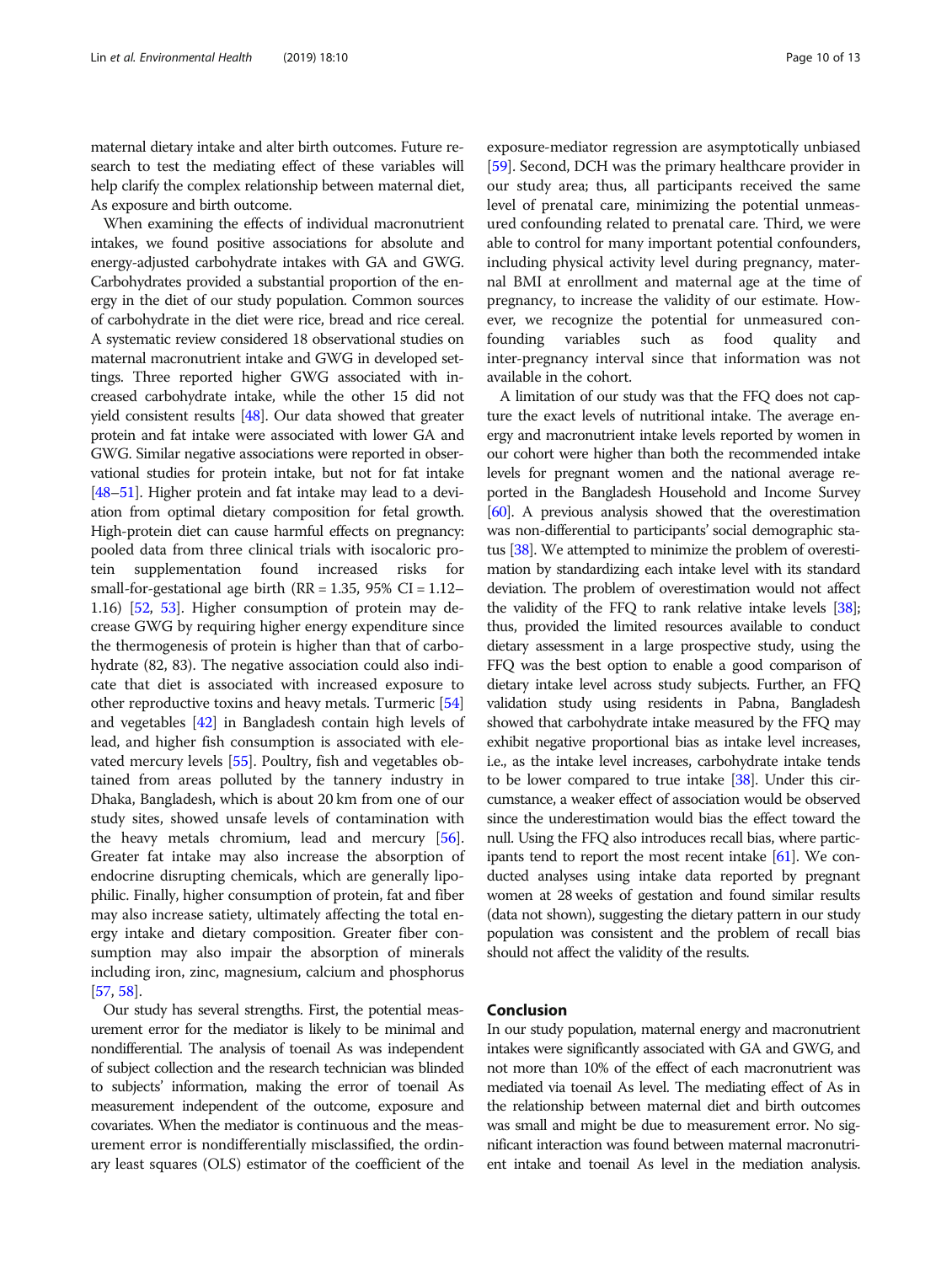<span id="page-10-0"></span>More study is needed to understand the how macronutrient intake affects As exposure level.

# Additional file

[Additional file 1:](https://doi.org/10.1186/s12940-019-0450-1) Table S1. Associations of maternal energy and nutrient intake on birth outcomes through toenail arsenic. Table S2. Associations of maternal energy and nutrient intake on GA through toenail arsenic stratified by drinking water arsenic level and BMI, with no energy adjustment. Table S3. Associations of maternal energy and nutrient intake on GWG through toenail arsenic stratified by drinking water arsenic level and BMI, with no energy adjustment.Table S4. Associations of maternal energy and nutrient intake on BW through toenail arsenic stratified by drinking water arsenic level and BMI, with no energy adjustment. Table S5. Associations of maternal energy and nutrient intake on GA through toenail arsenic stratified by drinking water arsenic level and BMI, with energy adjustment. Table S6. Associations of maternal energy and nutrient intake on GWG through toenail arsenic stratified by drinking water arsenic level and BMI, with energy adjustment. Table S7. Associations of maternal energy and nutrient intake on BW through toenail arsenic stratified by drinking water arsenic level and BMI, with energy adjustment. Figure S1. Regression coefficients on the associations between maternal diet, arsenic exposure and gestational age at birth. Figure S2. Regression coefficients on the associations between maternal diet, arsenic exposure and gestational weight gain. Figure S3. Regression coefficients on the associations between maternal diet, arsenic exposure and birth weight. (DOCX 139 kb)

## Abbreviations

As: Arsenic; BMI: Body mass index; BW: Birth weight; CRM: Certified reference material; DCH: Dhaka Community Hospital; FFQ: Food Frequency Questionnaire; GA: Gestational age; GWG: Gestational weight gain; ICP-MS: Inductively coupled plasma mass spectrometry; IQR: Interquartile range; LBW: Low birth weight; LOD: Limit of detection; NDE: Natural direct effect; NIE: Natural indirect effect; SD: Standard deviation; TE: Total effect; WHO: World Health Organization

#### Acknowledgements

We thank our research staff and field workers at the Nutrition Department of Dhaka Community Hospital, Bangladesh for their assistant. We also gratefully acknowledge our study participants in Bangladesh, without whom the study would not be possible.

## Funding

This work was supported by the U.S. National Institutes of Health (D.C., grant numbers ES 011622, ES 05947, and ES 00002), (E.O., grant number K24HD069408), and Kaohsiung Medical University Research Center for Environmental Medicine (P.L. and D.C., grant number KMU-TP1014A00). U.S. National Institutes of Health and Kaohsiung Medical University had no role in the design, analysis or writing of this article.

## Availability of data and materials

The datasets used and/or analyzed during the current study are available from the corresponding author on reasonable request.

# Authors' contributions

The authors' responsibilities were as follows— DC is the PI of the parent project and obtained funding and supervised all scientific aspects of the work; PL, MR, SB, and DC formulated the research questions and designed the study and mediation analysis; M.K. designed data protocols and collected data; MGM provided essential materials; PL handled all statistical programing and analysis; PL, JA, and EO interpreted results; PL and SB wrote the paper; PL had primary responsibility for final content. All authors read and approved the final manuscript.

## Ethics approval and consent to participate

This study was conducted according to the guidelines of the Declaration of Helsinki, and all procedures involving human subjects/patients were approved by the Dhaka Community Hospital and Harvard T.H. Chan School

of Public Health (IRB number P11351, approved February 2008). Written informed consent was obtained from all participants.

# Consent for publication

Not applicable.

#### Competing interests

The authors declare that they have no competing interests.

## Publisher's Note

Springer Nature remains neutral with regard to jurisdictional claims in published maps and institutional affiliations.

# Author details

<sup>1</sup>Department of Environmental Health, Harvard T.H. Chan School of Public Health, 677 Huntington Ave, Boston, MA 02115, USA. <sup>2</sup>Department of Nutrition, Harvard T.H. Chan School of Public Health, 677 Huntington Ave, Boston, MA 02115, USA. <sup>3</sup>Department of Environmental Research, Dhaka Community Hospital, 190/1 Wireless Railgate Bara Moghbazar, Dhaka 1217, Bangladesh. <sup>4</sup> Department of Population Medicine, Harvard Medical School and Harvard Pilgrim Health Care Institute, 401 Park Drive, Suite 401 East, Boston, MA 02215, USA. <sup>5</sup>College of Public Health and Human Science Oregon State University, 160 SW 26th St, Corvallis, OR 97331, USA. <sup>6</sup>Research Center for Environmental Medicine, Kaohsiung Medical University, No. 100 Shiquan 1st Road, Sanmin District, Kaohsiung City, Taiwan 807, Taiwan.

## Received: 27 April 2018 Accepted: 31 January 2019 Published online: 06 February 2019

#### References

- Agency for Toxic Substance and Disease Registry (ATSDR). ATSDR, Agency for Toxic Substances and Disease Registry. Atlanta: Toxicological Profile for Arsenic; 2000.
- 2. WHO. Exposure to arsenic: A major public health concern [Internet]. 2010 [cited 2015 Apr 15]. Available from: [http://www.who.int/ipcs/assessment/](http://www.who.int/ipcs/assessment/public_health/arsenic/en/) [public\\_health/arsenic/en/](http://www.who.int/ipcs/assessment/public_health/arsenic/en/)
- 3. Smedley P, Kinniburgh D. A review of the source, behaviour and distribution of arsenic in natural waters. Appl Geochemistry. 2002 [cited 2017 Apr 28];17:517–568. Available from: [http://www.sciencedirect.com/](http://www.sciencedirect.com/science/article/pii/S0883292702000185) [science/article/pii/S0883292702000185](http://www.sciencedirect.com/science/article/pii/S0883292702000185)
- Smith AH, Lingas EO, Rahman M. Contamination of drinking-water by arsenic in Bangladesh: a public health emergency. Bull World Health Organ. 2000 [cited 2017 Apr 28];78:1093–1103. Available from: [http://www.ncbi.nlm.](http://www.ncbi.nlm.nih.gov/pubmed/11019458) [nih.gov/pubmed/11019458](http://www.ncbi.nlm.nih.gov/pubmed/11019458).
- 5. Kurzius-Spencer M, Burgess JL, Harris RB, Hartz V, Roberge J, Huang S, et al. Contribution of diet to aggregate arsenic exposures-an analysis across populations. J Expo Sci Environ Epidemiol. NIH Public Access; 2014 [cited 2017 Apr 28];24:156–162. Available from: [http://www.ncbi.nlm.nih.gov/](http://www.ncbi.nlm.nih.gov/pubmed/23860400) [pubmed/23860400.](http://www.ncbi.nlm.nih.gov/pubmed/23860400)
- 6. Carlin DJ, Naujokas MF, Bradham KD, Cowden J, Heacock M, Henry HF, et al. Arsenic and Environmental Health: State of the Science and Future Research Opportunities. Environ Health Perspect. National Institute of Environmental Health Science; 2016 [cited 2017 Apr 28];124:890–899. Available from: [http://](http://www.ncbi.nlm.nih.gov/pubmed/26587579) [www.ncbi.nlm.nih.gov/pubmed/26587579.](http://www.ncbi.nlm.nih.gov/pubmed/26587579)
- 7. Dabeka RW, McKenzie AD, Lacroix GM, Cleroux C, Bowe S, Graham RA, et al. Survey of arsenic in total diet food composites and estimation of the dietary intake of arsenic by Canadian adults and children. J AOAC Int. 1993 [cited 2016 Nov 8];76:14–25. Available from: [http://www.ncbi.nlm.nih.gov/](http://www.ncbi.nlm.nih.gov/pubmed/8448438) [pubmed/8448438.](http://www.ncbi.nlm.nih.gov/pubmed/8448438)
- 8. MacIntosh DL, Spengler JD, Ozkaynak H, Tsai L, Ryan PB. Dietary exposures to selected metals and pesticides. Environ Health Perspect. 1996 [cited 2015 18];104:202–209. Available from: [http://www.pubmedcentral.nih.gov/](http://www.pubmedcentral.nih.gov/articlerender.fcgi?artid=1469273&tool=pmcentrez&rendertype=abstract) [articlerender.fcgi?artid=1469273&tool=pmcentrez&rendertype=abstract](http://www.pubmedcentral.nih.gov/articlerender.fcgi?artid=1469273&tool=pmcentrez&rendertype=abstract)
- 9. Meharg AA, Rahman MM. Arsenic contamination of Bangladesh paddy field soils: implications for rice contribution to arsenic consumption. Environ Sci Technol. 2003 [cited 2015 Apr 18];37:229–234. Available from: [http://pubs.](http://pubs.acs.org/doi/abs/10.1021/es0259842) [acs.org/doi/abs/10.1021/es0259842](http://pubs.acs.org/doi/abs/10.1021/es0259842)
- 10. Duxbury JM, Mayer AB, Lauren JG, Hassan N. Food chain aspects of arsenic contamination in Bangladesh: effects on quality and productivity of rice. J Environ Sci Health A Tox Hazard Subst Environ Eng [Internet]. 2003 [cited 2015 Apr 18];38: 61–69. Available from: <http://www.ncbi.nlm.nih.gov/pubmed/12635819>.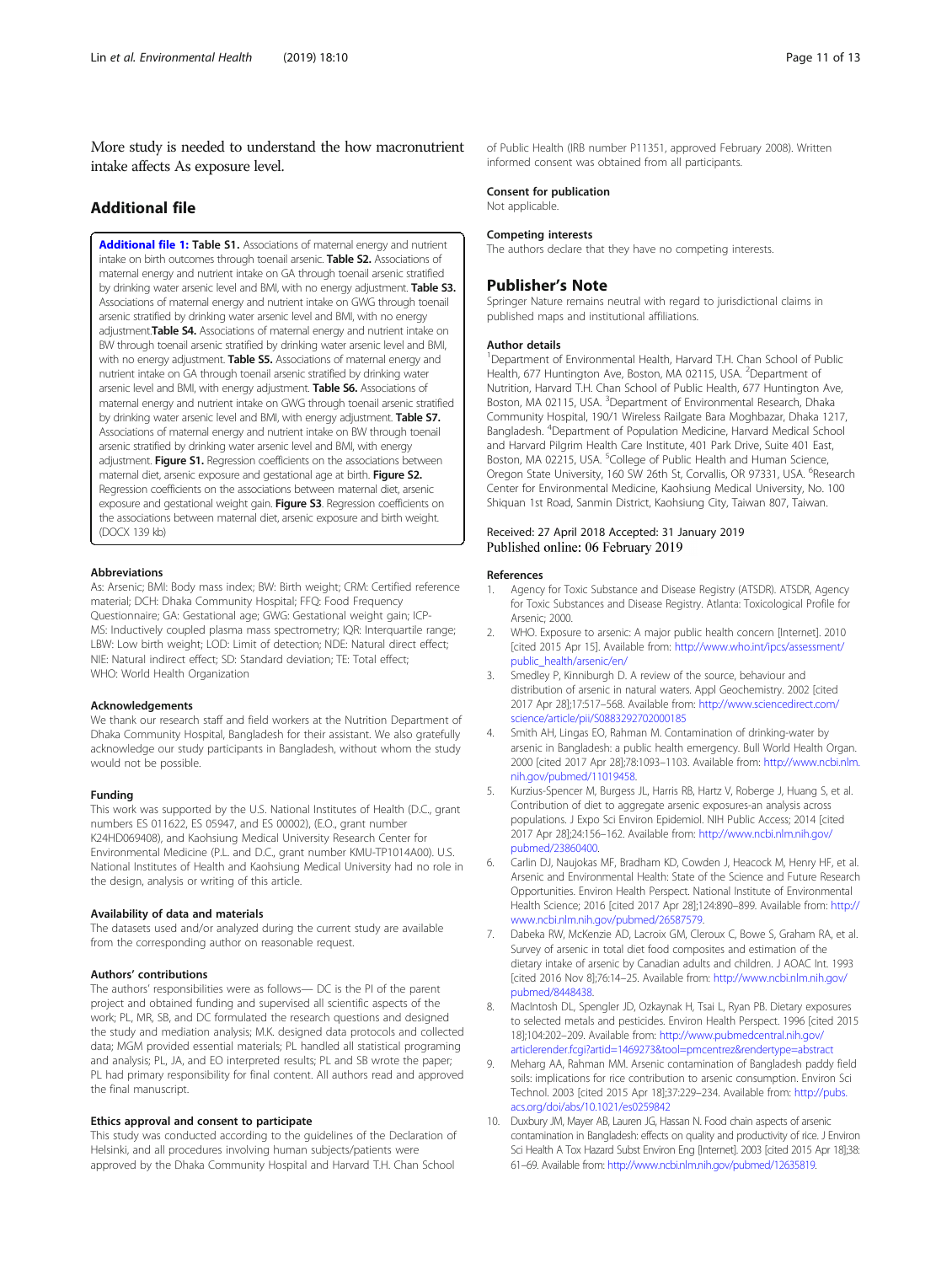- <span id="page-11-0"></span>11. Pizarro I, Gómez MM, Fodor P, Palacios MA, Cámara C. Distribution and biotransformation of arsenic species in chicken cardiac and muscle tissues. Biol Trace Elem Res [Internet]. 2004 [cited 2015 Apr 18];99:129–43. Available from: <http://www.ncbi.nlm.nih.gov/pubmed/15235148>.
- 12. Schmidt CW. Arsenical Association: Inorganic Arsenic May Accumulate in the Meat of Treated Chickens. Environ Health Perspect [Internet]. 2013 [cited 2017 Jan 31];121:a226–a226. Available from: [http://www.ncbi.nlm.nih.](http://www.ncbi.nlm.nih.gov/pubmed/23816855) [gov/pubmed/23816855](http://www.ncbi.nlm.nih.gov/pubmed/23816855).
- 13. Cubadda F, Jackson BP, Cottingham KL, Van Horne YO, Kurzius-Spencer M. Human exposure to dietary inorganic arsenic and other arsenic species: state of knowledge, gaps and uncertainties. Sci Total Environ. 2017;579:1228–39.
- 14. Kile ML, Houseman EA, Breton C V, Smith T, Quamruzzaman Q, Rahman M, et al. Dietary arsenic exposure in bangladesh. Environ Health Perspect [Internet]. 2007 [cited 2015 Apr 3];115:889–93. Available from: [http://www.](http://www.pubmedcentral.nih.gov/articlerender.fcgi?artid=1892146&tool=pmcentrez&rendertype=abstract) [pubmedcentral.nih.gov/articlerender.fcgi?artid=1892146&tool=](http://www.pubmedcentral.nih.gov/articlerender.fcgi?artid=1892146&tool=pmcentrez&rendertype=abstract) [pmcentrez&rendertype=abstract](http://www.pubmedcentral.nih.gov/articlerender.fcgi?artid=1892146&tool=pmcentrez&rendertype=abstract)
- 15. World Health Organization W. Evaluations of Certain Contaminants in Food: seventy-second report of the Joint FAO/WHO Expert Committee on Food Additives [Internet]. Geneva, Switzerland; 2011. Available from: [http://apps.who.](http://apps.who.int/food-additives-contaminants-jecfa-database/chemical.aspx?chemID=1863) [int/food-additives-contaminants-jecfa-database/chemical.aspx?chemID=1863](http://apps.who.int/food-additives-contaminants-jecfa-database/chemical.aspx?chemID=1863)
- 16. Rudge C V, Röllin HB, Nogueira CM, Thomassen Y, Rudge MC, Odland JØ. The placenta as a barrier for toxic and essential elements in paired maternal and cord blood samples of South African delivering women. J Environ Monit [Internet]. 2009 [cited 2018 Nov 13];11:1322–30. Available from: <http://xlink.rsc.org/?DOI=b903805a>
- 17. Quansah R, Armah FA, Essumang DK, Luginaah I, Clarke E, Marfo K, et al. Association of Arsenic with Adverse Pregnancy Outcomes-Infant Mortality: A Systematic Review and Meta-Analysis. Environ Health Perspect [Internet]. 2015 [cited 2015 Feb 9]; Available from: [http://www.ncbi.nlm.nih.gov/](http://www.ncbi.nlm.nih.gov/pubmed/25626053) [pubmed/25626053.](http://www.ncbi.nlm.nih.gov/pubmed/25626053)
- 18. Tofail F, Vahter M, Hamadani JD, Nermell B, Huda SN, Yunus M, et al. Effect of arsenic exposure during pregnancy on infant development at 7 months in rural Matlab, Bangladesh. Environ Health Perspect [Internet]. 2009 [cited 2015 Sep 24];117:288–93. Available from: [http://www.pubmedcentral.nih.](http://www.pubmedcentral.nih.gov/articlerender.fcgi?artid=2649233&tool=pmcentrez&rendertype=abstract) [gov/articlerender.fcgi?artid=2649233&tool=pmcentrez&rendertype=abstract](http://www.pubmedcentral.nih.gov/articlerender.fcgi?artid=2649233&tool=pmcentrez&rendertype=abstract)
- 19. Xu L, Yokoyama K, Tian Y, Piao F-Y, Kitamura F, Kida H, et al. Decrease in birth weight and gestational age by arsenic among the newborn in Shanghai. China. Nihon Koshu Eisei Zasshi [Internet]. 2011 [cited 2015 Apr 18];58:89–95. Available from: [http://www.ncbi.nlm.nih.gov/pubmed/21473424.](http://www.ncbi.nlm.nih.gov/pubmed/21473424)
- 20. Guan H, Piao F, Zhang X, Li X, Li Q, Xu L, et al. Prenatal exposure to arsenic and its effects on fetal development in the general population of Dalian. Biol Trace Elem Res [Internet]. 2012 [cited 2015 Apr 18];149:10–5. Available from: <http://www.ncbi.nlm.nih.gov/pubmed/22451376>.
- 21. Laine JE, Bailey KA, Rubio-Andrade M, Olshan AF, Smeester L, Drobná Z, et al. Maternal arsenic exposure, arsenic methylation efficiency, and birth outcomes in the Biomarkers of Exposure to ARsenic (BEAR) pregnancy cohort in Mexico. Environ Health Perspect [Internet]. 2015 [cited 2015 Sep 24];123:186–92. Available from: <http://ehp.niehs.nih.gov/1307476>
- 22. Kile ML, Cardenas A, Rodrigues E, Mazumdar M, Dobson C, Golam M, et al. Estimating Effects of Arsenic Exposure During Pregnancy on Perinatal Outcomes in a Bangladeshi Cohort. Epidemiology [Internet]. 2016 [cited 2016 Nov 2];27:173–81. Available from: <http://www.ncbi.nlm.nih.gov/pubmed/26583609>.
- 23. Klemm RDW, Merrill RD, Wu L, Shamim AA, Ali H, Labrique A, et al. Lowbirthweight rates higher among Bangladeshi neonates measured during active birth surveillance compared to national survey data. Matern Child Nutr [Internet]. 2015 [cited 2017 May 22];11:583–94. Available from: [http://](http://doi.wiley.com/10.1111/mcn.12041) [doi.wiley.com/10.1111/mcn.12041](http://doi.wiley.com/10.1111/mcn.12041)
- 24. Huyck KL, Kile ML, Mahiuddin G, Quamruzzaman Q, Rahman M, Breton C V., et al. Maternal Arsenic Exposure Associated With Low Birth Weight in Bangladesh. J Occup Environ Med [Internet]. 2007 [cited 2015 Apr 18]:49. 1097–104. Available from: <https://www.ncbi.nlm.nih.gov/pubmed/18000415>.
- 25. Kordas K, Lönnerdal B, Stoltzfus RJ. Interactions between nutrition and environmental exposures: effects on health outcomes in women and children. J Nutr [Internet]. 2007 [cited 2016 Nov 8];137:2794–7. Available from: <http://www.ncbi.nlm.nih.gov/pubmed/18029501>.
- 26. Budtz-Jørgensen E, Keiding N, Grandjean P, Weihe P. Estimation of health effects of prenatal methylmercury exposure using structural equation models. Environ Health [Internet]. 2002 [cited 2017 Jun 23];1:2. Available from: <http://www.ncbi.nlm.nih.gov/pubmed/12513702>.
- 27. Davidson PW, Strain JJ, Myers GJ, Thurston SW, Bonham MP, Shamlaye CF, et al. Neurodevelopmental effects of maternal nutritional status and

exposure to methylmercury from eating fish during pregnancy. Neurotoxicology [Internet]. NIH Public Access; 2008 [cited 2017 Jun 23];29: 767–75. Available from: <http://www.ncbi.nlm.nih.gov/pubmed/18590763>.

- 28. Davidson PW, Cory-Slechta DA, Thurston SW, Huang L-S, Shamlaye CF, Gunzler D, et al. Fish consumption and prenatal methylmercury exposure: cognitive and behavioral outcomes in the main cohort at 17 years from the Seychelles child development study. Neurotoxicology [Internet]. NIH Public Access; 2011 [cited 2017 Jun 23];32:711–7. Available from: [http://www.ncbi.nlm.nih.gov/pubmed/21889535.](http://www.ncbi.nlm.nih.gov/pubmed/21889535)
- 29. Heck JE, Gamble M V, Chen Y, Graziano JH, Slavkovich V, Parvez F, et al. Consumption of folate-related nutrients and metabolism of arsenic in Bangladesh. Am J Clin Nutr [Internet]. 2007 [cited 2017 Feb 6];85:1367–74. Available from: <http://www.ncbi.nlm.nih.gov/pubmed/17490975>.
- 30. Niedzwiecki MM, Hall MN, Liu X, Slavkovich V, Ilievski V, Levy D, et al. Interaction of plasma glutathione redox and folate deficiency on arsenic methylation capacity in Bangladeshi adults. Free Radic Biol Med [Internet]. 2014 [cited 2016 May 20];73:67–74. Available from: [https://www.ncbi.nlm.](https://www.ncbi.nlm.nih.gov/pmc/articles/PMC4111991/) [nih.gov/pmc/articles/PMC4111991/.](https://www.ncbi.nlm.nih.gov/pmc/articles/PMC4111991/)
- 31. Lin P-I, Bromage S, Mostofa M, Allen J, Oken E, Kile M, et al. Associations between Diet and Toenail Arsenic Concentration among Pregnant Women in Bangladesh: A Prospective Study. Nutr 2017, Vol 9, Page 420 [Internet]. Multidisciplinary Digital Publishing Institute; 2017 [cited 2017 Apr 25];9:420. Available from: <http://www.mdpi.com/2072-6643/9/4/420>
- 32. Valeri L, Vander Weele TJ. Mediation analysis allowing for exposure– mediator interactions and causal interpretation: Theoretical assumptions and implementation with SAS and SPSS macros. Psychol Methods. 2013 [cited 2017 Apr 26];18:137–150. Available from: [http://www.ncbi.nlm.nih.](http://www.ncbi.nlm.nih.gov/pubmed/23379553) [gov/pubmed/23379553](http://www.ncbi.nlm.nih.gov/pubmed/23379553).
- 33. Kile ML, Rodrigues EG, Mazumdar M, Dobson CB, Diao N, Golam M, et al. A prospective cohort study of the association between drinking water arsenic exposure and self-reported maternal health symptoms during pregnancy in Bangladesh. Environ Heal. 2014 [cited 2016 Nov 2]; 13:29. Available from: [http://ehjournal.biomedcentral.com/articles/10.](http://ehjournal.biomedcentral.com/articles/10.1186/1476-069X-13-29) [1186/1476-069X-13-29](http://ehjournal.biomedcentral.com/articles/10.1186/1476-069X-13-29)
- 34. Rodrigues EG, Kile M, Dobson C, Amarasiriwardena C, Quamruzzaman Q, Rahman M, et al. Maternal-infant biomarkers of prenatal exposure to arsenic and manganese. J Expo Sci Environ Epidemiol. 2015 [cited 2016 Feb 26];25: 639–648. Available from: <http://www.nature.com/doifinder/10.1038/jes.2015.45>
- 35. Cubadda F, D'Amato M, Mancini FR, Aureli F, Raggi A, Busani L, et al. Assessing human exposure to inorganic arsenic in high-arsenic areas of Latium: a biomonitoring study integrated with indicators of dietary intake. Ann Ig. 2015 [cited 2017 Apr 25];27:39–51. Available from: [http://www.ncbi.](http://www.ncbi.nlm.nih.gov/pubmed/25748504) [nlm.nih.gov/pubmed/25748504.](http://www.ncbi.nlm.nih.gov/pubmed/25748504)
- 36. Karagas MR, Morris JS, Weiss JE, Spate V, Baskett C, Greenberg ER. Toenail samples as an indicator of drinking water arsenic exposure. Cancer Epidemiol Biomarkers Prev. 1996 [cited 2016 Nov 8];5:849–852. Available from: <http://www.ncbi.nlm.nih.gov/pubmed/8896897>.
- 37. Chen K-LBL, Amarasiriwardena CJ, Christiani DC. Determination of total arsenic concentrations in nails by inductively coupled plasma mass spectrometry. Biol Trace Elem Res. 1999 [cited 2015 Apr 18];67:109–125. Available from: <http://www.ncbi.nlm.nih.gov/pubmed/10073418>.
- 38. Lin P-ID, Bromage S, Mostofa MG, Allen J, Oken E, Kile ML, et al. Validation of a Dish-Based Semiquantitative Food Questionnaire in Rural Bangladesh. Nutrients. 2017 [cited 2017 Apr 25];9:49. Available from: [http://www.mdpi.](http://www.mdpi.com/2072-6643/9/1/49) [com/2072-6643/9/1/49.](http://www.mdpi.com/2072-6643/9/1/49)
- 39. Willett WC, Howe GR, Kushi LH. Adjustment for total energy intake in epidemiologic studies. Am J Clin Nutr. 1997 [cited 2017 May 3];65:1220S– 1228S; discussion 1229S–1231S. Available from: [http://www.ncbi.nlm.nih.](http://www.ncbi.nlm.nih.gov/pubmed/9094926) [gov/pubmed/9094926.](http://www.ncbi.nlm.nih.gov/pubmed/9094926)
- 40. Rubin DB, B. D. Estimating causal effects of treatments in randomized and nonrandomized studies. J Educ Psychol. American Psychological Association; 1974 [cited 2017 Apr 28];66:688–701. Available from: [http://](http://content.apa.org/journals/edu/66/5/688) [content.apa.org/journals/edu/66/5/688](http://content.apa.org/journals/edu/66/5/688)
- 41. Cottingham KL, Karimi R, Gruber JF, Zens MS, Sayarath V, Folt CL, et al. Diet and toenail arsenic concentrations in a New Hampshire population with arsenic-containing water. Nutr J. BioMed Central; 2013 [cited 2015 Apr 18]; 12:149. Available from: [http://nutritionj.biomedcentral.com/articles/10.1186/](http://nutritionj.biomedcentral.com/articles/10.1186/1475-2891-12-149) [1475-2891-12-149](http://nutritionj.biomedcentral.com/articles/10.1186/1475-2891-12-149)
- 42. Alam MGM, Snow ET, Tanaka A. Arsenic and heavy metal contamination of vegetables grown in Samta village, Bangladesh. Sci Total Environ [Internet]. 2003 [cited 2015 mar 26];308:83–96. Available from: [http://www.ncbi.nlm.](http://www.ncbi.nlm.nih.gov/pubmed/12738203) [nih.gov/pubmed/12738203](http://www.ncbi.nlm.nih.gov/pubmed/12738203).